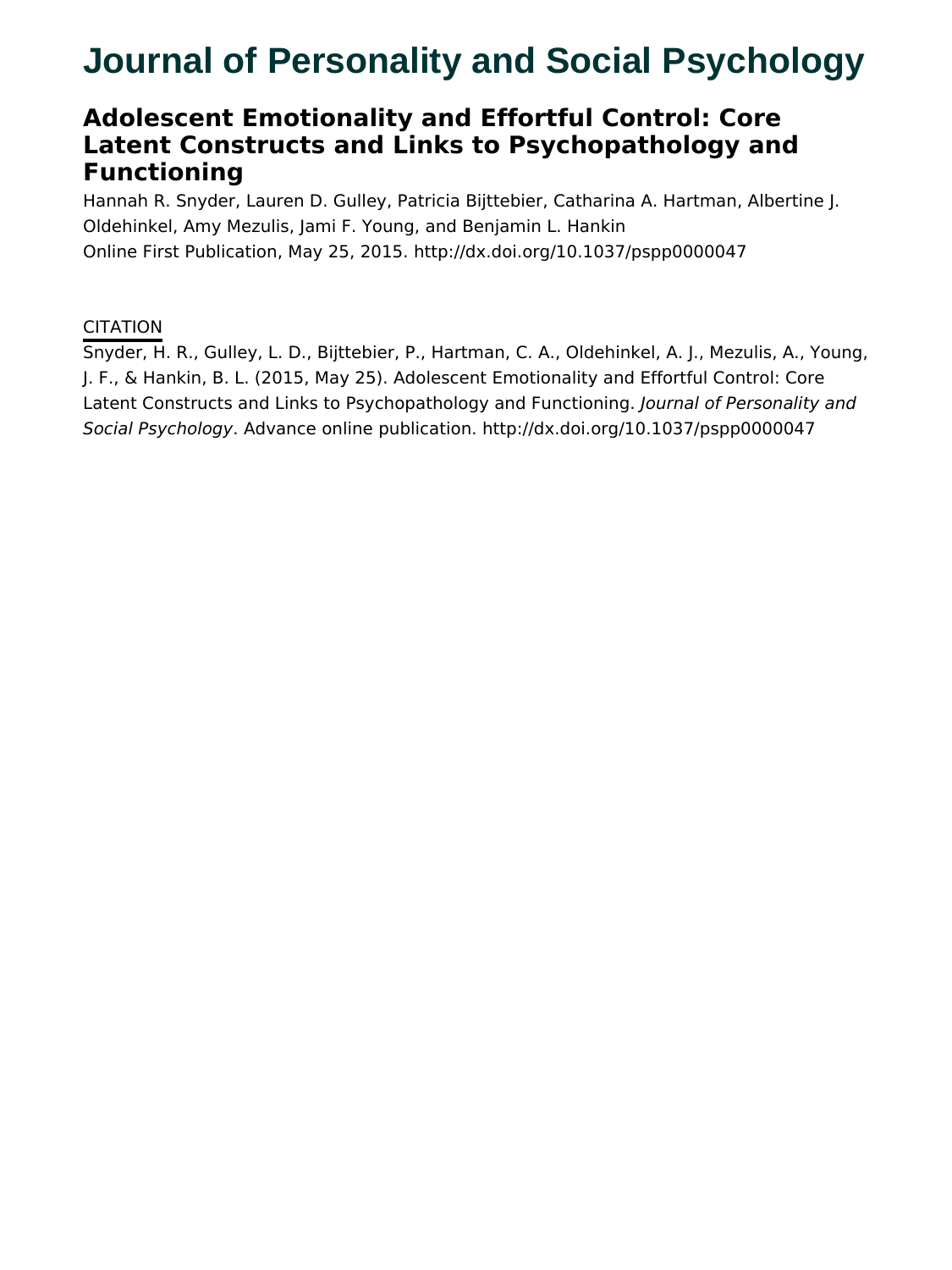# Adolescent Emotionality and Effortful Control: Core Latent Constructs and Links to Psychopathology and Functioning

Hannah R. Snyder and Lauren D. Gulley University of Denver

Catharina A. Hartman and Albertine J. Oldehinkel University of Groningen and University Medical Center Groningen

> Jami F. Young Rutgers University

Patricia Bijttebier KU Leuven

Amy Mezulis Seattle Pacific University

Benjamin L. Hankin University of Denver

Temperament is associated with important outcomes in adolescence, including academic and interpersonal functioning and psychopathology. Rothbart's temperament model is among the most well-studied and supported approaches to adolescent temperament, and contains 3 main components: positive emotionality (PE), negative emotionality (NE), and effortful control (EC). However, the latent factor structure of Rothbart's temperament measure for adolescents, the Early Adolescent Temperament Questionnaire Revised (EATQ-R; Ellis & Rothbart, 2001) has not been definitively established. To address this problem and investigate links between adolescent temperament and functioning, we used confirmatory factor analysis to examine the latent constructs of the EATQ-R in a large combined sample. For EC and NE, bifactor models consisting of a common factor plus specific factors for some subfacets of each component fit best, providing a more nuanced understanding of these temperament dimensions. The nature of the PE construct in the EATQ-R is less clear. Models replicated in a hold-out dataset. The common components of high NE and low EC where broadly associated with increased psychopathology symptoms, and poor interpersonal and school functioning, while specific components of NE were further associated with corresponding specific components of psychopathology. Further questioning the construct validity of PE as measured by the EATQ-R, PE factors did not correlate with construct validity measures in a way consistent with theories of PE. Bringing consistency to the way the EATQ-R is modeled and using purer latent variables has the potential to advance the field in understanding links between dimensions of temperament and important outcomes of adolescent development.

*Keywords:* temperament, adolescent, EATQ, factor analysis, psychopathology

*Supplemental materials:* http://dx.doi.org/10.1037/pspp0000047.supp

Hannah R. Snyder and Lauren D. Gulley, Department of Psychology, University of Denver; Patricia Bijttebier, Department of Psychology, KU Leuven; Catharina A. Hartman, Albertine J. Oldehinkel, Department of Psychiatry, University of Groningen and University Medical Center Groningen; Amy Mezulis, Department of Clinical Psychology, Seattle Pacific University; Jami F. Young, Graduate School of Applied and Professional Psychology, Rutgers University; Benjamin L. Hankin, Department of Psychology, University of Denver.

Collection of data from Samples 1 and 2 and preparation of this article were supported by grants from the National Institute of Mental Health: 5R01MH077195 and 5R01MH077178 (B.L.H. and J.F.Y.) and F32MH098481 (H.R.S.). Collection of data from Sample 3 was supported by grants from the Netherlands Organization for Scientific Research NWO (Medical Research Council program Grant GB-MW 940-38-011; ZonMW Brainpower Grant 100-001-004; ZonMw Risk Behavior and Dependence Grants 60-60600-97-118; ZonMw Culture and Health Grant 261-98-710; Social Sciences Council medium-sized investment Grants GB-MaGW 480-

01-006 and GB-MaGW 480-07-001; Social Sciences Council project Grants GB-MaGW 452-04-314 and GB-MaGW 452-06-004; NWO largesized investment Grant 175.010.2003.005; NWO Longitudinal Survey and Panel Funding 481-08-013), the Dutch Ministry of Justice (WODC), the European Science Foundation (EuroSTRESS project FP-006), Biobanking and Biomolecular Resources Research Infrastructure BBMRI-NL (CP 32), the participating universities (University Medical Center and University of Groningen, the Erasmus University Medical Center Rotterdam, the University of Utrecht, the Radboud Medical Center Nijmegen, and the Parnassia Bavo group), and Accare Center for Child and Adolescent Psychiatry. Collection of data from Samples 4 and 5 was supported by grants from the Fund of Scientific Research-Flanders: G.0357.08 and G.0923.12 (P.B.). Collection of data from Sample 6 was supported by a grant from the National Institute of Mental Health: R15MH098294- 01A1 (A.M.).

Correspondence concerning this article should be addressed to Hannah R. Snyder, Department of Psychology, University of Denver, Frontier Hall, 2155 S. Race St., Denver, CO 80208. E-mail: hsnyders@du.edu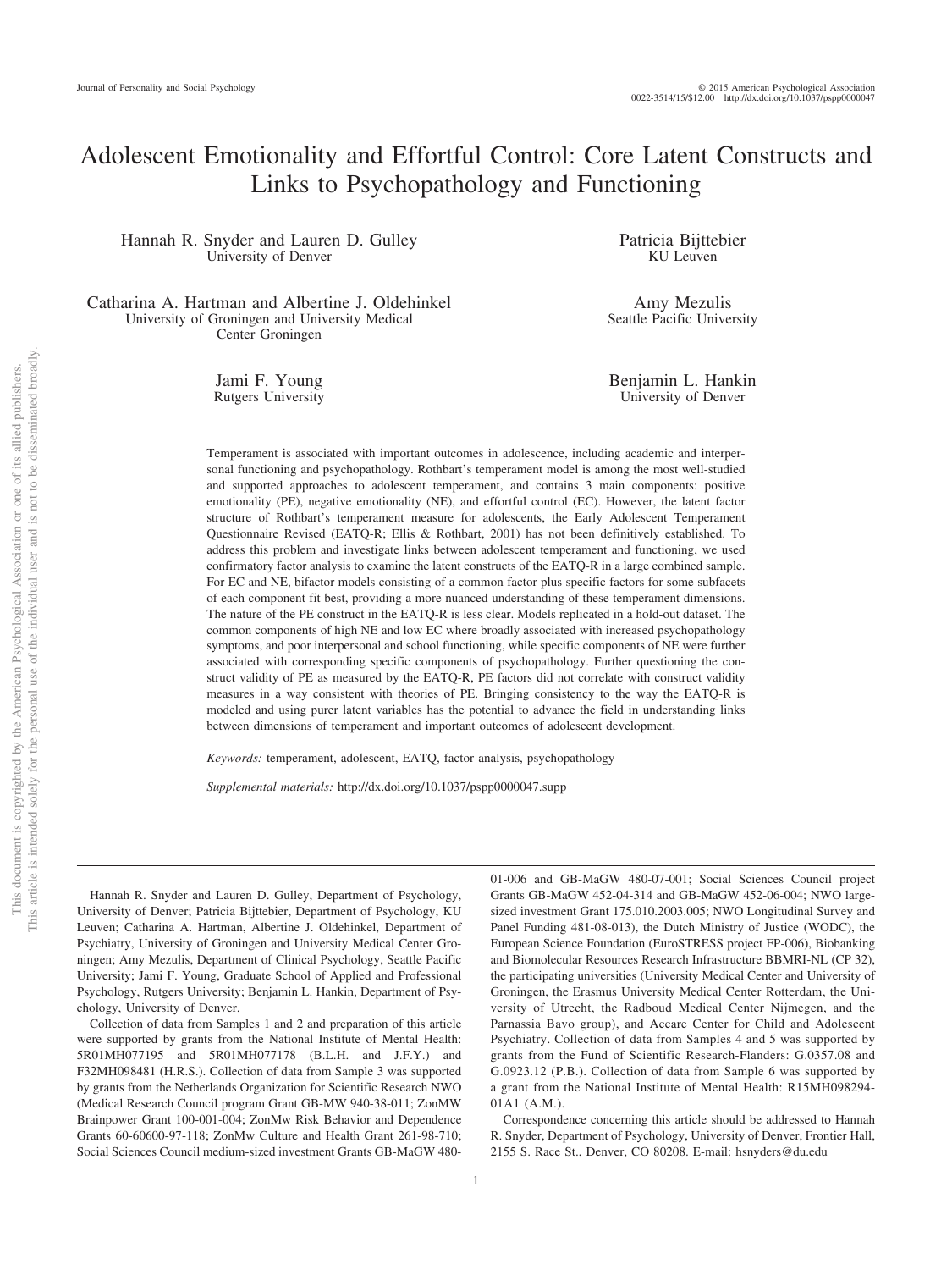Temperament, broadly defined, refers to individual differences in behavioral response styles or dispositional traits that are present early in life. These individual differences are assumed to have a constitutional basis, meaning that they are a fairly stable part of the biological makeup of an organism but can be influenced over time by heredity, maturation, and experience (e.g., Rothbart, 2007). A preponderance of studies have shown that temperament is associated with a variety of outcomes in childhood and adolescence, including academic achievement (Valiente et al., 2013), interpersonal functioning (Eisenberg, Vaughan, & Hofer, 2009), cognitive processing (e.g., Lonigan, Vasey, Phillips, & Hazen, 2004), and emotion regulation (e.g., Yap et al., 2011). Furthermore, maladaptive forms of temperament are associated with psychopathology, including externalizing and internalizing problems (see Nigg, 2006 for review).

Over the past few decades, several theoretical frameworks have been used to conceptualize temperament (e.g., Buss & Plomin, 1975; Chess & Thomas, 1977; Rothbart, 1981). Of these original accounts, Rothbart's temperament model has become among the most well-studied and supported approaches to conceptualizing individual differences in adolescent temperament (e.g., Derryberry & Rothbart, 1997; Putnam, Ellis, & Rothbart, 2001). Rothbart defines temperament as individual differences in three main superordinate factors: positive emotionality (PE), negative emotionality (NE), and self-regulation (i.e., effortful control, EC). Two of these, PE and NE, involve affective reactivity, which refers to excitability, responsivity, or arousability of the behavioral and physiological systems of an organism (Rothbart & Rueda, 2005). PE (e.g., smiling/laughter, activeness, and assertiveness) directs approach behavior toward reward and overlaps with other wellestablished reward-related constructs, such as extraversion and Gray's Behavioral Activation System (BAS; Derryberry & Rothbart, 1997; Muris & Ollendick, 2005). Individuals who are high on PE are receptive to reward, sociable, and actively engaged with their environment. NE (e.g., sadness, anger, frustration), on the other hand, mobilizes avoidance behavior away from nonreward or punishment and is closely related to constructs such as neuroticism and Gray's Behavioral Inhibition System (BIS; Derryberry & Rothbart, 1997; Muris & Ollendick, 2005). Individuals who are high on NE demonstrate vigilance for negative cues and restricted engagement with the environment.

Effortful control (EC) represents the last domain of Rothbart's model, and involves the recruitment of attentional and behavioral processes to modulate affective reactivity (Rothbart, Ellis, Rueda, & Posner, 2003; Rothbart & Rueda, 2005). Broadly, these processes facilitate the ability to employ flexible, strategic, and ultimately, effective coping strategies to modulate high levels of emotional reactivity (e.g., Lengua & Long, 2002). Processes of EC include the ability to maintain or shift attentional focus, inhibit maladaptive behavioral responses, or activate appropriate responses in light of changing task demands (e.g., Eisenberger, Lieberman, & Satpute, 2005).

## **Associations Between Temperament and Adolescent Functioning**

Research on adolescent temperament has identified key associations with important domains of adolescent functioning. Broadly speaking, there is ample evidence showing associations between high levels of NE and low levels of EC, on the one hand, and maladaptive adolescent functioning and psychopathology, on the other hand. Findings also show associations among particular components of PE and these outcomes. For example, low levels of EC are associated with poor academic performance (Valiente et al., 2013) and difficulty adapting both emotionally and behaviorally to the social demands of a classroom environment (Al-Hendawi, 2013). Low levels of EC and high levels of anger and frustration, two lower order constructs of NE, are also related to problematic peer interactions, including aggression (e.g., hitting) and the experience of peer victimization. This is likely because of difficulties regulating negative emotions and behaviors in the context of stressful interpersonal interactions (Coplan & Bullock, 2012; Eisenberg et al., 2009). Shyness, another lower order construct of NE, is associated with fewer and lower-quality friendships, as these youth are less likely to engage with peers and instead withdraw themselves from social interactions (e.g., Coplan & Bullock, 2012).

In addition to academic and interpersonal functioning, temperament represents an ideal construct for understanding adolescent psychopathology because it is related conceptually, as well as empirically, to hierarchical models of psychopathology, including externalizing and internalizing problems (see Griffith et al., 2010; Markon, Krueger, & Watson, 2005). Externalizing problems, such as attention deficit hyperactivity disorder (ADHD) and conduct problems, are typically characterized by low levels of EC, high sensitivity to reward, a component of PE, and high levels of anger and frustration (Muris, Meesters, & Blijlevens, 2007). In terms of internalizing disorders, anxiety is associated with low levels of EC and high levels of fear, another lower order construct of NE (Nigg, 2006). Depression, an internalizing disorder often comorbid with anxiety, is linked to low levels of EC and high levels of NE, including sadness and fear, but is distinguished from anxiety by low levels of PE (Nigg, 2006). Evidence also shows associations between low levels of EC and high levels of NE and other forms of psychopathology, including nonsuicidal self-injury and substance abuse (e.g., Baetens, Claes, Willem, Muehlenkamp, & Bijttebier, 2011).

Research has recently focused on elucidating the mediating mechanisms linking adolescent temperament to psychopathology. Findings suggest that high levels of NE and low levels of EC are related to maladaptive cognitive processes and deficits in emotion regulation, and subsequently, adolescent psychopathology. Rumination, for instance, has been found to mediate the link between high levels of NE and depression, especially for individuals with low levels of EC (Verstraeten, Vasey, Raes, & Bijttebier, 2008). High levels of NE and low levels of EC are also related to attention bias to threatening emotional information, a well-established correlate of anxiety (Lonigan et al., 2004). High levels of NE are also linked to other types of maladaptive emotion regulation strategies, including both suppression of negative affect and dysregulated expression of negative affect (Yap et al., 2011). Taken together, research on temperament and adolescent functioning highlights the idea that understanding the construct of temperament has important implications for understanding adolescent functioning in academic and social contexts, as well as adolescent psychopathology. Next, we turn to the measurement of adolescent temperament.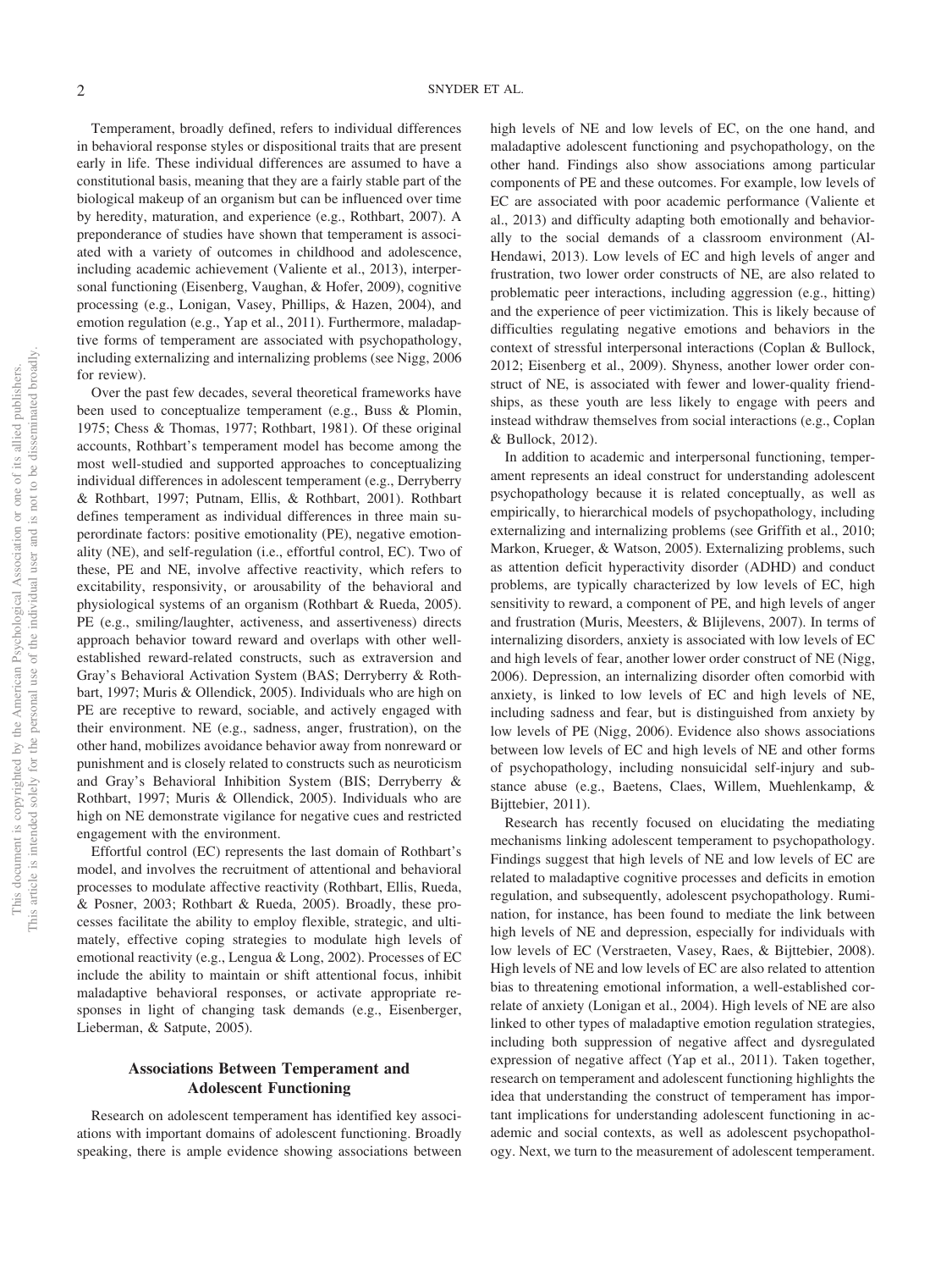# **Measurement of Temperament: Early Adolescent Temperament Questionnaire Revised (EATQ-R)**

Recently the issue of replicability in science, and especially in psychology, has reemerged and been hotly debated (e.g., Pashler & Wagenmakers, 2012). In the area of individual differences in traits, one key barrier to evaluating whether important findings replicate is lack of consensus and consistency in measuring core latent constructs. In other words, when the key trait constructs are measured inconsistently across studies, it is difficult to compare the results and build a systematic, replicable knowledge base. In the individual differences literature of temperament traits, this problem is surprisingly common, even when researchers use the same, frequently used measures, for example, because different studies combine different sets of items or subscales. In this article, we specifically focus on a frequently used measure of temperament traits in adolescents, the Early Adolescent Temperament Questionnaire Revised (EATQ-R; Ellis & Rothbart, 2001).

The EATQ-R has been widely adopted and used in numerous studies of adolescent temperament. For example, there are 240 citations to the original Ellis and Rothbart (2001) citation in Google Scholar as of March, 2015. However, despite its widespread use, there is a lack of consensus among researchers regarding the core latent constructs measured by the EATQ-R. Specifically, its latent factor structure has not been definitively established, has not been used consistently across different studies, nor has it been consistently analyzed in line with the latent structural model postulated by Rothbart and colleagues (e.g., Derryberry & Rothbart, 1997; Putnam et al., 2001). This lack of a definitive latent structure has limited the ability to compare and interpret results about core temperament dimensions and associations across studies (Muris & Meesters, 2009), and has impeded the key goal of establishing the replicability of effects. Therefore, the main goal of the present study is to more definitively determine the factor structure of the EATQ-R, and then to test the resulting models with regards to important aspects of adolescent functioning.

Rothbart and colleagues developed the EATQ-R to assess the main facets postulated in their model of temperament in adolescents, building on their earlier scales for children.<sup>1</sup> The EATQ-R subscales have been combined in different ways, as discussed below, but have most often been considered to represent three of the main temperament dimensions in Rothbart's model: NE, PE, and EC. Specifically, the creators of the EATQ-R currently recommend combining the subscales into three main composite scales: (a) EC, consisting of the Attention, Activation Control, and Inhibitory Control subscales, (b) NE, consisting of the Aggression, Fear, Frustration and Shyness subscales (Depressed Mood is not included), and (c) PE, consisting of the Surgency, Pleasure Sensitivity, Perceptual Sensitivity, and Affiliation subscales (Personal Communication, Lesa Ellis, August 1, 2007). However, this recommended grouping of subscales has not been published, and there have been no published confirmatory factor analyses.

There have been several exploratory factor analyses of all or part of the EATQ-R (Ellis & Rothbart, 2001; Muris & Meesters, 2009; Muris et al., 2007; Putnam et al., 2001). However, these studies have produced inconsistent results, ranging from four (Ellis & Rothbart, 2001; Putnam et al., 2001) to nine (Muris & Meesters, 2009) components, which often do not readily correspond to the originally hypothesized temperament dimensions of EC, NE, and PE. Thus, exploratory factor analyses have yielded mixed results that have not produced a clear, replicable factor structure of the EATQ-R, and the resulting factors have not always aligned clearly with the latent temperament dimensions they were designed to assess. In addition, and perhaps partly as a consequence of the lack of an established factor structure, the EATQ-R has not been used consistently across studies and in line with the latent structure postulated by Rothbart. Different research groups have excluded and included different subscales when assessing each core temperament dimension.2

## **Relations Between the EATQ-R and Adolescent Functioning**

Despite these measurement issues, the EATQ-R has been shown to predict many aspects of adolescent mental health and functioning. Higher EATQ-R effortful control has been shown to predict multiple positive outcomes, including lower levels of internalizing and externalizing symptoms and less impact of negative emotionality on symptoms (Muris, Meesters, & Blijlevens, 2007; Oldehinkel, Hartman, Ferdinand, Verhulst, & Ormel, 2007; Vasey et al., 2013), lower levels of interpersonal conflict (Swanson, Valiente, & Lemery-Chalfant, 2012; Yap et al., 2011), and higher school achievement (Checa, Rodríguez-Bailón, & Rueda, 2008; Checa &

three subscales (Attention, Inhibitory Control, and Activation Control; but see, e.g., Oldehinkel, Hartman, De Winter, Veenstra, and Ormel (2004) for exclusion of Inhibitory Control), the composition of the negative emotionality and positive emotionality composite scales has been more inconsistent and controversial. For Negative Emotionality, many studies have excluded either or both Aggression and Depressed Mood from analyses (e.g., Mezulis, Simonson, McCauley, & Vander Stoep, 2011; Oldehinkel, Hartman, Ferdinand, Verhulst, & Ormel, 2007), whereas others have included them (Checa, Rodriguez-Bailon, & Rueda, 2008). Moreover, many studies include Shyness, Fear and Frustration in NE (e.g., Mezulis et al., 2011), whereas others have included only Frustration (e.g., Baetens et al., 2011). Assessment of positive emotionality has been even more mixed, with some authors including only Surgency (e.g., Mezulis et al., 2011), whereas others combine items from the Affiliation, Pleasure Sensitivity, and Perceptual Sensitivity subscales (e.g., Baetens et al., 2011; de Boo & Kolk, 2007).

<sup>&</sup>lt;sup>1</sup> The original EATQ (Capaldi & Rothbart, 1992) consisted of 12 subscales, covering negative emotionality, positive emotionality, reactivity, and self-regulation. However, factor analyses did not fully support this model; instead this early psychometric work yielded a variety of factor structures that did not clearly correspond to these dimensions of temperament (Capaldi & Rothbart, 1992; Kim, Brody, & Murry, 2003). Thus, Rothbart and colleagues revised and expanded the EATQ (EATQ-R). Their goal was to better assess the core aspects of temperament in their model, especially aspects of temperament related to self-regulation (Ellis, 2001; Ellis & Rothbart, 2001; Putnam et al., 2001). The revised self-report scale includes 65 items to assess 11 subscales: Attention, Inhibitory Control, Activation Control, Fear, Shyness, Frustration, Surgency, Pleasure Sensitivity, and Perceptual Sensitivity, Affiliation, Aggression, and Depressed Mood (see Measures and Table 1 available online). Aggression and Depressed Mood have sometimes been presented by the scale developers as part of the negative emotionality temperament construct (Ellis, 2001), but at other times have been presented and used as separate measures of social-emotional functioning (Ellis & Rothbart, 2001; Putnam et al., 2001). A parent report version of the EATQ-R was also developed, which does not include the Pleasure Sensitivity and Perceptual Sensitivity scales (that were judged to be less observable to parents), and contains some additional items and different wording of items in other subscales (Ellis, 2001). Thus, self-report and parent versions are not directly comparable. In the current article we focus on the more complete adolescent self-report version.<br><sup>2</sup> While effortful control has been fairly consistently assessed with all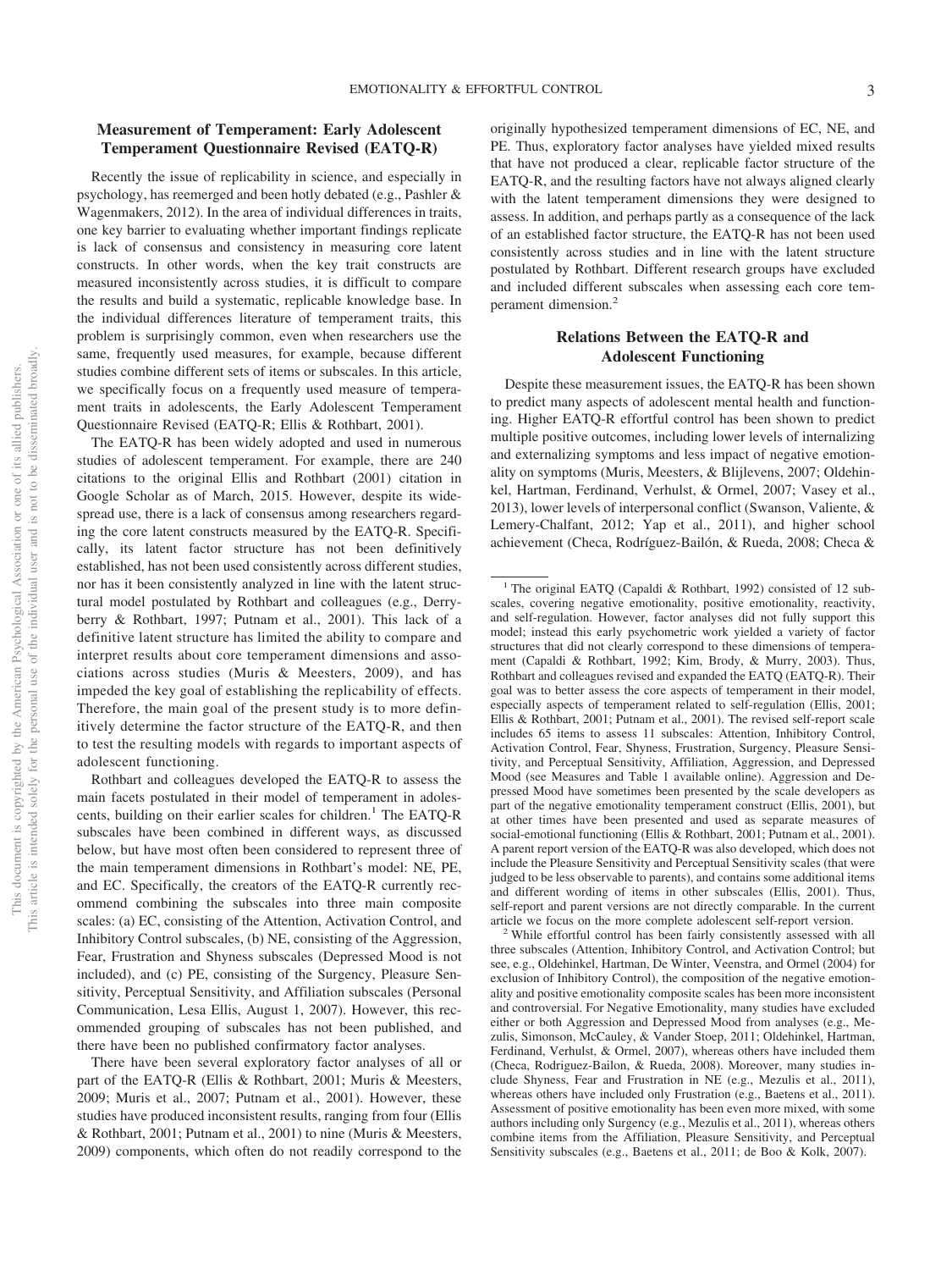Rueda, 2011; Swanson et al., 2012). EATQ-R negative emotionality also predicts many negative outcomes, including adolescent depression (Loukas & Murphy, 2007; Mezulis & Rudolph, 2012; Mezulis, Simonson, McCauley, & Vander Stoep, 2011), externalizing symptoms and conduct problems (Loukas & Murphy, 2007; Muris et al., 2007), and interpersonal conflict (Yap et al., 2011). Last, positive emotionality, specifically surgency, has been associated with both positive and negative outcomes, including lower levels of internalizing symptoms (Oldehinkel, Hartman, De Winter, Veenstra, & Ormel, 2004) and higher levels of externalizing symptoms (Muris et al., 2007; Oldehinkel et al., 2004). Thus, the EATQ-R, especially at the superfactor level assessing EC, PE, and NE, has been shown to predict important aspects of adolescent functioning, including psychopathology, interpersonal functioning, and academic achievement. However, these effects have not always replicated, potentially because of inconsistencies across studies in the way the EATQ-R was analyzed (e.g., which subscales are included).

#### **The Current Study**

In summary, while the EATQ-R has been widely used to assess adolescent temperament, its factor structure has not been established, and it has been used inconsistently. Overall, these limitations make it difficult to compare results across studies and reliably, systematically advance knowledge on temperamental traits at both the superfactor and specific facet level. Failure to find a clear and replicable factor structure may be due in part to the use of exploratory (EFA) rather than confirmatory factor analysis (CFA) methods (e.g., van Prooijen & van der Kloot, 2001), which is a more appropriate method when the goal is to identify latent constructs and there is a theoretical basis for specifying models a priori (e.g., Fabrigar, Wegener, MacCallum, & Strahan, 1999). The current study therefore used CFA to test the factor structure of the EATQ-R adolescent self-report scale, and test links between the resulting latent temperament dimensions and important aspects of adolescent functioning.

In addition to taking a CFA approach, the study has several additional methodological strengths. We used a very large sample  $(n = 2026)$  of adolescents collected across six independent studies conducted at different sites. The large sample allows for more precise estimates and testing of more complex models. The use of data from geographically and demographically diverse sites enhances the robustness and generalizability of the findings. Second, given the large sample size, we were able to split the data into one set for model development and initial testing and a second hold-out set for replication of the resultant models. Demonstrating that the final models generalize well to the hold-out data set provides needed replication and ensures the models are not overfitted to idiosyncratic features (noise) in the data set used for model development.

We first tested the factor structure of the EATQ-R by testing models of the three dimensions of temperament as currently hypothesized by Rothbart and colleagues: EC, NE, and PE. Next, we tested relations among these dimensions in a model of the full scale. Finally, we assessed relations between the final EATQ-R temperament models and aspects of adolescent functioning hypothesized to be related to temperament, including social functioning (antisocial behavior toward peers and victimization by peers), school functioning (grades and school disciplinary action), and psychopathology (depression, anxiety, and ADHD symptoms). Based on the literature discussed above, we predict that (a) higher EC should be associated with lower levels of psychopathology and better interpersonal and school functioning, (b) higher NE should be associated with higher levels of psychopathology broadly and more interpersonal problems, and (c) that specific aspects of NE should further show specificity with corresponding specific aspects of psychopathology (e.g., EATQ-R Fear with harm avoidance). Predictions for PE are less clear given the relative paucity of research and mixed findings with this temperament dimension. However, we reasoned that if the PE scale does capture positive emotionality as hypothesized in Rothbart's model, it should be associated with lower levels of psychopathology, perhaps especially depression (e.g., Anderson & Hope, 2008).

#### **Method**

#### **Participants**

EATQ-R self-report data were available from six different samples across five sites, and were combined to achieve a large sample size for the current study that spans the full age range in which the EATQ-R is commonly used (from late childhood through late adolescence) and multiple geographic regions. The combined sample had a total of  $n = 2026$  participants (56% female), with a mean age of 13.02 years  $(SD = 2.57$ , range 8–19). Community samples of adolescents were recruited from (a) public schools in the Denver, CO metro area ( $n = 294$ ; e.g., Barrocas, Hankin, Young, & Abela, 2012; Hankin, Jenness, Abela, & Smolen, 2011); (b) public schools in the New Brunswick, NJ metro area  $(n = 242; e.g.,$ Barrocas, Hankin, Young, & Abela, 2012); (c) five municipalities in the north of The Netherlands, including both urban and rural areas ( $n = 340^3$ ; e.g., Huisman et al., 2008; Ormel et al., 2012); (d) Belgian secondary schools  $(n = 307;$  Willem, Bijttebier, Claes, Vanhalst, & Raes, 2014); (e) Belgian elementary and secondary schools (*n* = 588; Verstraeten, Vasey, Claes, & Bijttebier, 2010; Verstraeten, Vasey, Raes, & Bijttebier, 2010); and (f) public and private middle schools in the Seattle, WA, metro area  $(n = 220)$ . Additional measures of adolescent functioning (see Measures) were available from Samples 1 and 2 ( $n = 562$ ). For all samples, participants provided informed consent (parents for adolescents under 18 and adolescents 18 and older) and assent (adolescents under 18), and were treated in compliance with procedures approved by their appropriate local human subjects review boards.

#### **Measures**

**EATQ-R.** Participants were administered the full EATQ-R self-report scale in all studies except for Sample 6 (see Participants), in which participants were administered a subset of the subscales: Frustration, Shyness, Fear, Activation Control, Attention, Inhibitory Control, and Surgency. Samples 1, 2, and 6 completed the English version of the EATQ-R, whereas Samples 3, 4,

<sup>&</sup>lt;sup>3</sup> A random subsample of 340 participants was selected from the total Tracking Adolescents' Individual Lives Survey (TRAILS) sample (*n* - 2230) to match the mean number in the other datasets, so that each dataset has approximately equal weight in the analyses.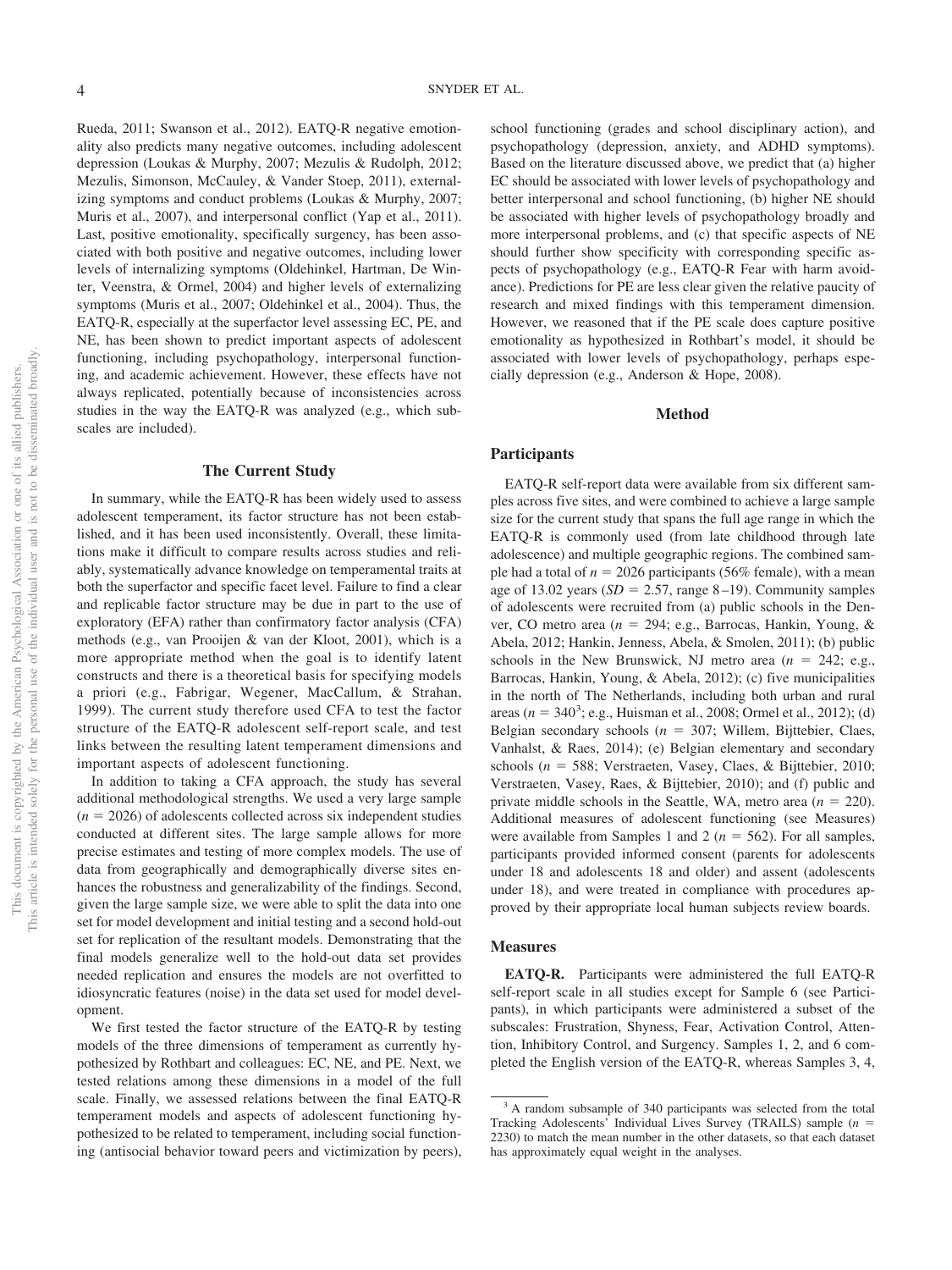and 5 completed the Dutch version. The comparability of the Dutch translation (Hartman, 2000) was verified through a backward and forward translation procedure and piloting, in consultation with the EATQ-R developers (Rothbart, Evens, and Ellis, personal communication, 2000), and the Dutch version has been used extensively in previous research (e.g., Baetens et al., 2011; de Boo & Kolk, 2007; Oldehinkel et al., 2004; Oldehinkel, Hartman, Ferdinand, Verhulst, & Ormel, 2007; Oldehinkel, Hartman, Nederhof, Riese, & Ormel, 2011). For all samples, the rate of missing data for all items administered was low (0.4% total). See Tables 1 and 4 (available online) for descriptive statistics. The EATQ-R subscales are as follows (http://www.bowdoin.edu/~sputnam/rothbarttemperament-questionnaires/instrument-descriptions/earlyadolescenttemperament.html).

**EC subscales.** Activation Control consists of five items assessing ability to begin and complete tasks when there is a strong tendency to avoid it. Attention consists of six items assessing ability to focus and sustain attention as well as to shift attention when desired. Inhibitory Control consists of five items assessing ability to suppress or stop inappropriate behaviors, wait and plan before acting.

**NE subscales.** Aggression consists of six items assessing hostile reactivity and aggressive physical and verbal actions. Depressed mood consists of six items assessing lowered mood, and loss of enjoyment and interest in activities. Fear consists of six items assessing anticipation of distress, including worry and fear. Frustration consists of seven items assessing negative affect related to interruption of ongoing tasks or goal blocking. Shyness consists of four items assessing behavioral inhibition to novelty and challenge, especially in social situations.

**PE subscales.** Perceptual Sensitivity consists of four items assessing awareness of slight, low-intensity stimulation in the environment. Pleasure Sensitivity consists of five items assessing pleasure related to activities or stimuli involving low intensity. Affiliation consists of five items assessing the desire for warmth and closeness with others. Surgency consists of six items assessing pleasure derived from activities involving high intensity or novelty.

**Adolescent functioning measures.** In Samples 1 and 2 (see Participants) participants or their parents additionally completed the following measures.

**Children's Depression Inventory (CDI).** The CDI (Kovacs, 1985) is a 27-item self-report measure of depressive symptoms. The CDI has adequate internal consistency and 1-month test–retest reliabilities and the scale correlates with clinician-rated depression (e.g.,  $r = .55$ ; Kovacs, 1992). In the current sample the CDI had good internal consistency ( $\alpha = .88$ ). The rate of missing data was 2.1%.

**Manifest Anxiety Scale for Children (MASC).** The MASC (March, Parker, Sullivan, Stallings, & Conners, 1997) is a widely used self-report measure of anxious symptoms in children and adolescents. The MASC contains 39 items that assesses the subscales (a) physical symptoms of anxiety, (b) harm avoidance, (c) social anxiety, and (d) separation anxiety/panic. The MASC has high internal consistency (Muris, Merckelbach, Ollendick, King, & Bogie, 2002) and test–retest reliability (March et al., 1997). In the current sample, the MASC subscales all had adequate internal consistency ( $\alpha$  > .75 for all subscales). The rate of missing data was 2.8%.

**MTA Swanson, Nolan, and Pelham scale (MTA SNAP-IV).** Parents completed the National Institutes of Mental Health Collaborative Multisite Multimodal Treatment Study of Children With Attention-Deficit/Hyperactivity Disorder (MTA) version of the SNAP-IV (Swanson et al., 2001). The SNAP-IV questionnaire includes the 18 *Diagnostic and Statistical Manual for Mental Disorders-Fourth Edition* (*DSM-IV*) criteria for ADHD, with 9 items assessing inattention, 5 hyperactivity, and 4 impulsivity. It is frequently used in research and clinical settings to diagnose ADHD subtypes. The measure is reliable ( $\alpha = .94$ ) and valid (Bussing et al., 2008). In the current sample, the SNAP subscales all had good internal consistency ( $\alpha$  > .80 for all subscales). The rate of missing data was 1.9%.

**Revised Peer Experiences Questionnaire (RPEQ).** The RPEQ is a self-report measure of antisocial behavior toward peers and victimization by peers (De Los Reyes & Prinstein, 2004; Prinstein, Boergers, & Vernberg, 2001). Participants in the current study completed a shortened version of the scale, containing seven items each about antisocial behavior toward peers (excluding, damaging the reputation of, or behaving aggressively toward peers), and victimization by peers (being the victim of the previously listed behaviors by peers). Other versions of the RPEQ have shown good internal consistency and validity (De Los Reyes & Prinstein, 2004). In the current sample, the antisocial behavior toward peers ( $\alpha = .72$ ) and victimization by peers ( $\alpha = .79$ ) scales both had adequate internal consistency. The rate of missing data was 3.3%.

**School behavior and grades.** Parents reported on their child's typical letter grades, from  $1 = \text{mostly } A$ 's to  $5 = \text{mostly }$ *F's*. The rate of missing data was 3.9%. Parents also reported the number of times their child had been sent to the office for misbehavior during the year, from  $1 = none$  to  $6 = more than five times$ . The rate of missing data was 1.1%.

#### **Data Analytic Plan**

**EATQ-R factor structure analyses.** We divided the data at random into two sets  $(n = 1013$  in each set), one for model development and one as a hold-out set for replication of the final models. Confirmatory factor analyses (CFA) were tested with Mplus (Muthén & Muthén, 2012), using full information maximum likelihood (FIML) estimation to address missing data. For all models, factor variance was set to 1, to allow all item loadings to be estimated (rather than setting an item loading to 1); item loadings are standardized with respect to latent variable variance (i.e., STD Standardized). For all models, good fit was defined as root mean square error of approximation  $(RMSEA) < .05$ , confirmatory fit index (CFI)  $> .95$ , and acceptable fit was defined as RMSEA  $< .08$ , CFI  $> .90$  (Hu & Bentler, 1999).

Model development and testing with the first data set was conducted with the following steps. First, individual factor models were run for each subscale. Each model was checked for adequate item loadings; since even weak factor loadings are significant given the large sample size, .30 was chosen as a cut-off for acceptability (e.g., Kline, 2010), below which items were removed. For subscale models that did not have good fit, modification indices were examined and correlations between item residual variances were added in order of largest to smallest modification index values until good model fit was achieved (e.g., Mueller &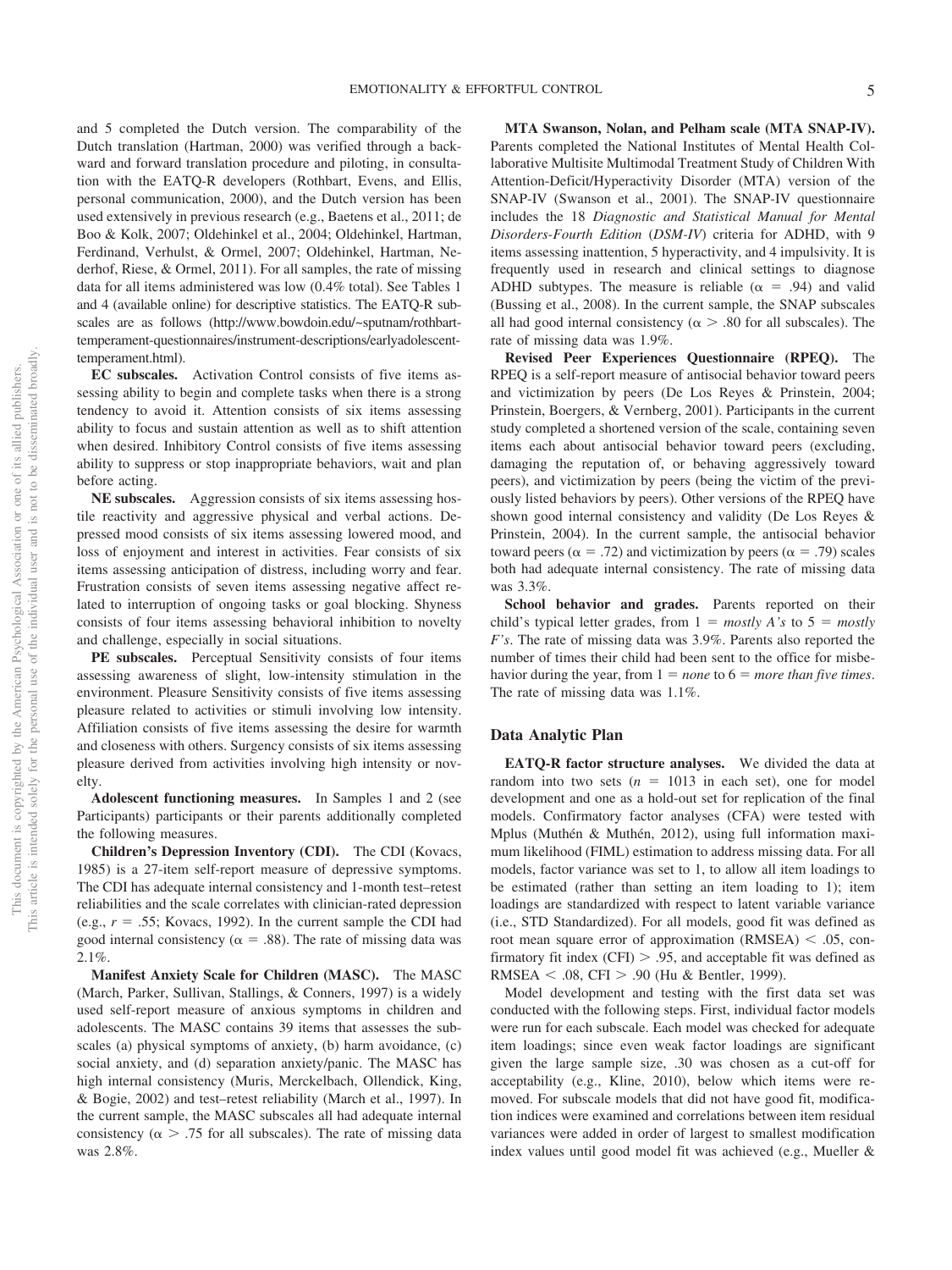Hancock, 2008). These modifications were then included in all further models. To prevent overfitting models, no new modifications were added in subsequent models. Second, for each superscale (EC, NE, and PE), the relevant subscale models from Step 1 were modeled together, with correlations between all subscale factors. Chi-square difference tests were used to compare model fit for each correlated factor model to a one-factor model with all superscale items loading on a single factor.

Finally, we tested bifactor models for each superscale, in which all items loaded onto a common factor representing the shared variance across items in that superscale, as well as loading on their specific subscale factor that represent the unique variance associated with each subscale not accounted for by the common factor (e.g., Chen, Hayes, Carver, Laurenceau, & Zhang, 2012; Chen, West, & Sousa, 2006; Friedman et al., 2008). Factor correlations are set to 0 because what is shared between factors is already captured by the common factor (Chen, West, & Sousa, 2006; Muthén & Muthén, 2012). This bifactor parameterization has two advantages over hierarchical models in which first-level factors load onto a higher-level factor. First, from a practical standpoint, convergence problems are very common for hierarchical models, whereas this is not frequently a problem for bifactor models. Second, from a conceptual perspective, bifactor models allow examination of how other variables are related to both the common and specific aspects of a construct (Chen, West, & Sousa, 2006; Chen et al., 2012; Friedman et al., 2008), about which there are frequently distinct hypotheses (e.g., general NE vs. what is unique to depressed mood).

Full bifactor models were tested first and then modified based on the significance of factor variances and pattern of loadings.<sup>4</sup> If variance was not significant for a specific factor, this was taken as evidence that the specific factor was not needed to account for variance on the items in that subscale (i.e., they are fully accounted for by the common factor), and the specific factor was eliminated. In contrast, if items from a subscale loaded strongly on their specific factor but had any nonsignificant and/or negative loadings on the common factor, this suggested that that subscale was best considered a separate factor, and loadings on the common factor were eliminated. Model fit for these final models was then compared with that of the correlated factor and one-factor models. In all cases, the bifactor models fit the data best. Thus, only the final bifactor models are reported here. Results from the individual subscale models and correlated subscale models are reported in Supplemental Materials.

**Correlations with adolescent functioning.** After development of final EATQ-R models, correlations were tested between the factors in each EATQ-R dimension model (EC, NE, and PE) and each of the adolescent functioning measures (CDI, MASC, SNAP, RPEQ antisocial behavior toward peers, REPQ victimization toward peers, school behavior, and grades) in Samples 1 and 2, for which these measures were available. As school behavior and grades were assessed with a single question each, they were analyzed as manifest variables. All other measures were analyzed as latent variables, based on their established subscale structure. The MASC and SNAP have correlated subscales that have been supported by previous factor-analyses analysis (March et al., 1997; Pillow, Pelham, Hoza, Molina, & Stulz, 1998). Thus, they were analyzed using bifactor models, with common and subscale-specific factors. The MASC model included a common factor and specific factors for Physical Symptoms, Separation/Panic, and Harm avoidance subscales; the Social Anxiety subscale was fully accounted for by the common factor (i.e., there was not significant variance associated with the specific factor, so it was eliminated.) The SNAP model included a common factor and Inattention, Hyperactivity and Impulsivity specific factors. The CDI, RPEQ antisocial behavior toward peers, and REPQ victimization toward peers scales were each analyzed as single factors.<sup>5</sup>

Finally, we compared the findings regarding links to adolescent functioning using our final EATQ-R models to those obtained using the traditional method of computing temperament dimension scores from the EATQ-R. Specifically, we examined correlations between each of our adolescent functioning measures and the three main composite measures as currently recommended by the creators of the EATQ-R (Personal Communication, Lesa Ellis, August 1, 2007): (a) EC, consisting of the Attention, Activation Control, and Inhibitory Control subscales; (b) NE, consisting of the Aggression, Fear, Frustration and Shyness subscales (Depressed Mood is not included); and (c) PE, consisting of the Surgency, Pleasure Sensitivity, Perceptual Sensitivity, and Affiliation subscales.

#### **Results**

Model development was conducted in Dataset  $1 (n = 1013)$ , and model replicability was tested in the hold-out data set  $(n = 1013)$ .

#### **EATQ-R Effortful Control**

EC models included the Attention, Inhibitory Control, and Activation Control subscales. The initial version of the bifactor model, with a Common EC factor and specific factors for each EC subscale, demonstrated that there was no significant variance associated with the Inhibitory Control-Specific or Attention-Specific factors, but there was significant variance for the Activation Control-Specific factor and Common EC factor. Therefore, we modified the model to eliminate the Inhibitory Control-Specific and Attention-Specific factors (see Figure 1). Model fit was acceptable by RMSEA and nearly acceptable by CFI (see Table 1). Model fit was significantly better than the one factor model  $(\Delta \chi^2(5) = 161.17, p < .001)$ and equivalent to the correlated subscale model ( $\Delta \chi^2(2) = 2.13$ ,  $p = .34$ ) while being more parsimonious. Thus, this model was used in all further analyses.

<sup>&</sup>lt;sup>4</sup> To test the significance of factor variances, models were reparameterized with the first item loading constrained to 1 instead of factor variance constrained to 1. Model fit is identical regardless of which parameterization

is used.<br><sup>5</sup> Exploratory factor analyses have reported multiple factors for the CDI, but the number of factors and the items loading on each have varied widely across studies (e.g., García, Aluja, & Del Bario, 2008), and in the current sample the five subscales proposed in the CDI manual (Kovacs, 1992) were not supported: extremely high correlations between subscale factors indicated that the scale was better treated as unitary, which is also consistent with common practice in analyzing the CDI as a single score without subscale scores. An exploratory factor analysis of the full version of the RPEQ found support for multiple factors representing different types of aggression. However, with only seven items in the short version used in the current sample, examination of subscales was not possible.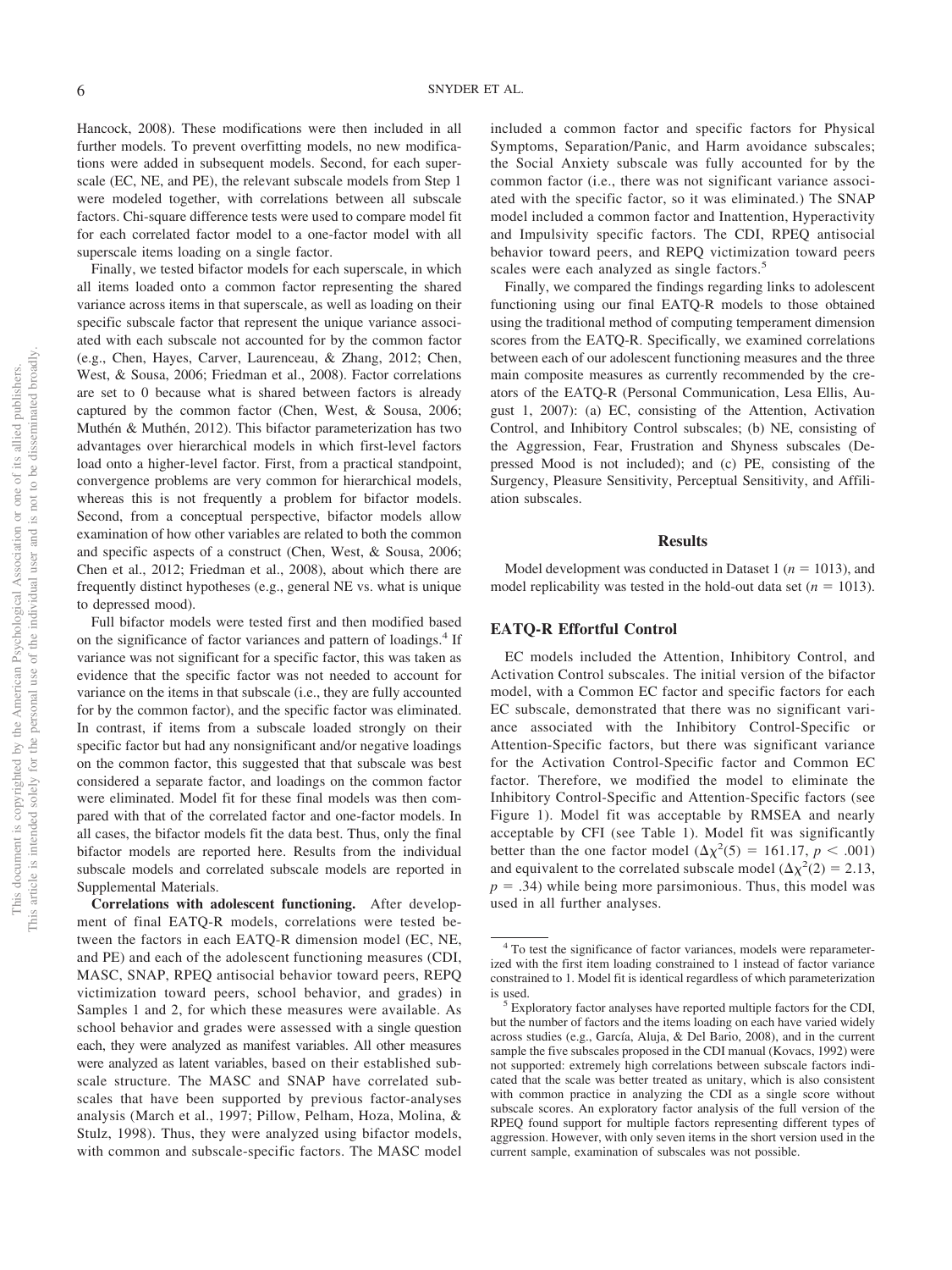

*Figure 1.* Bifactor model for Effortful Control. The Common EC factor captures what is shared across all EC items, whereas the Activation Control-Specific factor captures what is unique to the Activation Control items. Numbers in boxes are EATQ-R item numbers; (R) indicates that the item is reverse coded. Numbers on straight arrows are factor loadings. Curved arrows between item boxes indicate model modifications allowing the residual variance of the items to correlate. EATQ-R = Early Adolescent Temperament Questionnaire-Revised. See the online article for the color version of this figure.

#### **Negative Emotionality**

NE models included the five NE subscales: Aggression, Depressed Mood, Fear, Frustration, and Shyness.<sup>6</sup> The Common NE factor and all specific factors had significant variance and thus were retained (Figure 2). One item (37) had a weak negative loading on the Depressed Mood-Specific factor (it loaded very strongly on Common NE), and was, therefore, eliminated from the Depressed Mood-Specific factor. Model fit was good by RMSEA and acceptable by CFI (see Table 1). Model fit was significantly better than both the one factor model ( $\Delta \chi^2(26) = 1309.59$ , *p* < .001) and the correlated subscale model ( $\Delta \chi^2(16) = 108.76$ ,  $p <$ .001). Thus, this model was used in all further analyses.

### **Positive Emotionality**

PE models included the four PE subscales: Affiliation, Pleasure Sensitivity, Perceptual Sensitivity, and Surgency. Surgency items did not load adequately on the Common PE factor, with two negative loadings and the remaining loadings  $\leq$  .3. Thus, the model was modified to not load Surgency items on the common factor, leaving Common PE, Surgency (as a separate factor), Affiliation-Specific, Perceptual Sensitivity-Specific, and Pleasure Sensitivity-Specific factors (see Figure 3). There was significant variance for all factors, so they were retained. One item (24) had a nonsignificant loading on the Perceptual Sensitivity-Specific factor, so it was eliminated from that factor (it loaded adequately on the Common PE factor). The Surgency factor was only very weakly correlated with Common PE or any of the specific factors. Model fit was good by RMSEA and acceptable by CFI (see Table 1). Model fit was significantly better than both the one factor model  $(\Delta \chi^2(18) = 1306.06, p < .001)$  and the correlated subscale model  $(\Delta \chi^2(12) = 120.45, p < .001)$ . Thus, this model was used in all further analyses.

#### **Full Combined Model**

Next, we combined the final bifactor EC, NE, and PE/Surgency models to examine latent correlations among factors across the three temperament dimensions. Initially, this model was not positive definite. Examination of factor loadings revealed that in the full model there was no longer evidence of an Affiliation-specific factor (negative or very weak positive loadings on all but one item). Thus, the Affiliation-Specific factor was eliminated (i.e., Affiliation items were loaded only onto the Common PE factor). This allowed the model to run successfully. The model had good fit by RMSEA but not by CFI (see Table 1).

Correlations between all factors in the full model are presented in Table 2, and item loadings in Table 3 (Supplementary Materials). Alpha was set to  $p < .0005$  using Bonferroni correction for the number of correlations to set the family wise error rate to .05. Common EC was negatively correlated with most NE factors (Common NE  $r = -.48$ , Aggression-Specific  $r = -.42$ , Depressed Mood-Specific  $r = -.33$ , and Frustration-Specific  $r = -.23$ ), whereas the Activation Control-Specific factor was *positively* correlated with the Fear-Specific ( $r = .36$ ) and Common NE  $(r = .24)$  factors. Common EC did not correlate with any of the PE factors  $(r < \pm .15)$ , but the Activation Control-Specific factor correlated positively with the Pleasure Sensitivity-Specific factor  $(r = .27)$  and negatively with Surgency  $(r = -.28)$ . The Fear-Specific factor was strongly negatively correlated with the Surgency factor  $(r = -.61)$  and more weakly with Common PE  $(r = -.30)$ , but positively correlated with the Pleasure Sensitivity-Specific factor  $(r = .40)$ . The Depression-Specific factor correlated strongly negatively with Common PE  $(r = -.63)$  but positively with the Perceptual Sensitivity-Specific factor  $(r = .34)$ . The Shyness-specific factor was negatively correlated with Surgency  $(r = -.25)$ . Unexpectedly, Common NE and Common PE were *positively* correlated  $(r = .55)$ , an issue we return to when discussing construct validity.

#### **Replication of Final Models in Hold-Out Sample**

To test replicability, we ran each of the final bifactor models in the hold-out data set  $(n = 1013)$ . For all models, model fit was

<sup>6</sup> Given controversy about the inclusion of Aggression and Depressed mood in NE, we also report models excluding these subscales in Supplementary Materials.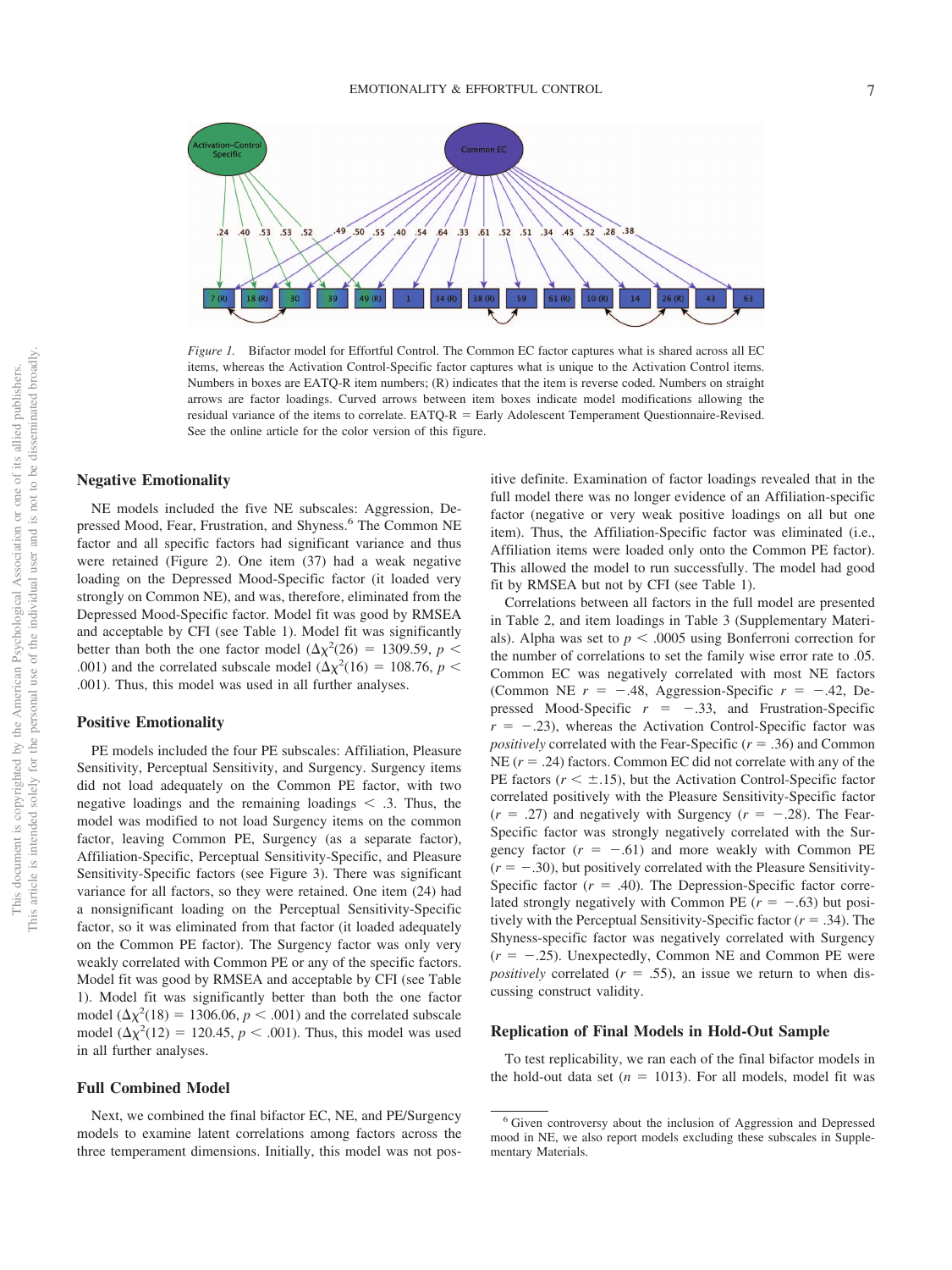| Table 1                                                                 |  |
|-------------------------------------------------------------------------|--|
| Early Adolescent Temperament Questionnaire-Revised Model Fit Statistics |  |

| Scale                      | Model                                                                                                  | $\chi^2$ (df)     | $x^2$ ldf | <b>CFI</b> | <b>RMSEA</b> |
|----------------------------|--------------------------------------------------------------------------------------------------------|-------------------|-----------|------------|--------------|
| Effortful Control (EC)     | 3 Factor Correlated                                                                                    | $393.19(83)$ **   | 4.74      | .88        | .061         |
|                            | 1 Factor                                                                                               | $552.23(86)$ **   | 6.42      | .81        | .073         |
|                            | Common EC + Activation-Control Specific                                                                | $391.06(81)$ **   | 4.83      | .88        | .061         |
| Negative Emotionality (NE) | 5 Factor Correlated                                                                                    | $1082.92(359)$ ** | 3.02      | .89        | .045         |
|                            | 1 Factor                                                                                               | 2283.75 (369)*    | 6.19      | .72        | .072         |
|                            | Common $NE + Subscale-Specific$                                                                        | $974.16(343)$ **  | 2.84      | .91        | .043         |
| Positive Emotionality (PE) | 4 Factor Correlated                                                                                    | 478.60 (128)**    | 3.74      | .89        | .052         |
|                            | 1 Factor                                                                                               | 1664.21 (134)**   | 12.42     | .52        | .104         |
|                            | Common $PE + Affiliation$ , Pleasure Sensitivity and Perceptual<br>Sensitivity - Specific $+$ Surgency | 358.15 (116)**    | 3.09      | .92        | .045         |
| Full Model                 | Combined EC, NE, and PE models (no Affiliation-specific, see<br>Results)                               | 4812.26 (1731)**  | 2.78      | .80        | .042         |

*Note.* CFI = confirmatory fit index; RMSEA = root mean square error of approximation.

 $p < .001$ .

similar in the model development and hold-out data set, although fits were slightly worse in the hold-out dataset (see Table 3). Comparing factor loadings between datasets, there was little bias (i.e., factor loadings were not systematically higher in one set, difference  $= -0.03 - 0.00$  across models), and relatively small differences in factor loadings on average (absolute value of dif $f$  ferences  $= 0.06 - 0.09$  across models). By way of comparison, average factor loadings across models were .44 –.51, with average  $SEs = .04 - .06$ , so these differences between datasets were modest on average relative to the size and precision of the loading estimates in each dataset. For the full model, correlations between factors were also similar across datasets on average (absolute value of differences  $= 0.07$ ), with little bias (difference  $= -0.01$ ; Table 3). Again by way of comparison, the average absolute value of the correlations was .21, average  $SE = .06$ , so these differences between datasets were again modest on average relative to the size and precision of the correlation estimates in each dataset. Values were similar when excluding near zero correlations  $(< 2)$  in both models (average diff.  $= .03$ , average abs. diff.  $= .08$ , average absolute  $r = .30$ , average  $SE = .06$ ).

## **Correlation With Measures of Adolescent Functioning**

Finally, to assess construct validity and the relation between temperament and functioning, we correlated each of the final EATQ-R models (EC, NE, and PE) with models for each of the adolescent functioning measures in Samples 1 and 2  $(n = 562)$ : depression (CDI), anxiety (MASC), ADHD (SNAP), interpersonal functioning (RPEQ antisocial behavior toward peers and victimization by peers), and school functioning (grades and school discipline problems). Alpha was set to  $p < .0003$  using Bonferroni correction for the number of correlations to set the family wise error rate to .05. Full correlation results are presented in Table 4.

**Correlations with EATQ-R EC.** Higher Common EC was associated with fewer symptoms of depression (CDI,  $r = -.58$ ), anxiety (Common MASC  $r = -.38$ , MASC physical symptomsspecific  $r = -.28$ ) and ADHD (Common SNAP,  $r = -.25$ ), less antisocial behavior toward peers (RPEQ Antisocial,  $r = -.45$ ), less victimization by peers (RPEQ Victim,  $r = -.35$ ), better grades ( $r = .36$ ), fewer school discipline problems ( $r = -.18$ ), and more harm avoidance (MASC Harm Avoidance-specific,  $r = .38$ ).



*Figure 2.* Bifactor model for Negative Emotionality. The Common NE factor captures what is shared across all NE items, whereas the each specific factor captures what is unique to the items in that subscale. Numbers in boxes are EATQ-R item numbers; (R) indicates that the item is reverse coded. Numbers on straight arrows are factor loadings. Curved arrows between item boxes indicate model modifications allowing the residual variance of the items to correlate. EATQ-R = Early Adolescent Temperament Questionnaire-Revised. See the online article for the color version of this figure.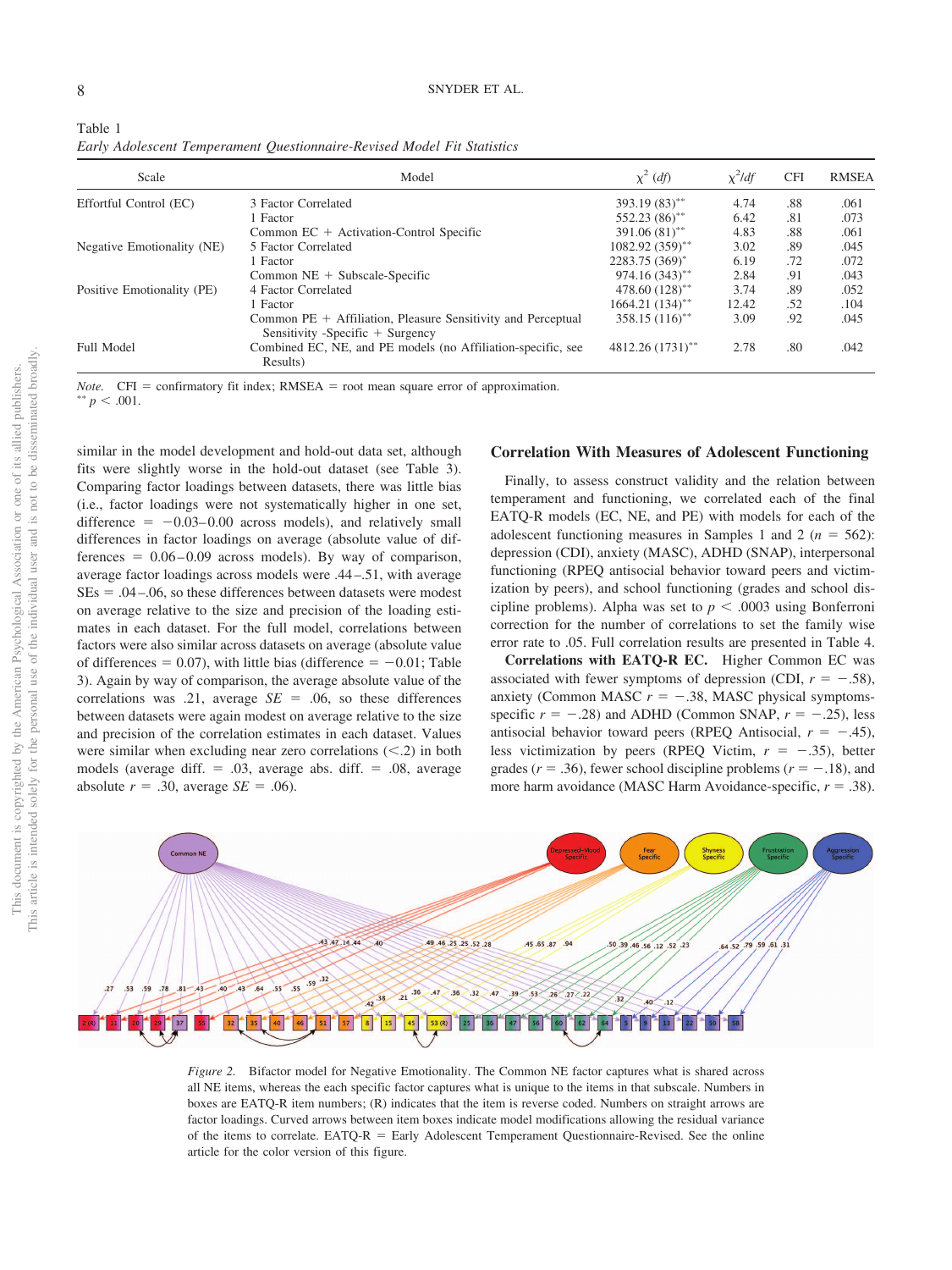

*Figure 3.* Bifactor model for Positive Emotionality/Surgency. The Common PE factor captures what is shared across all PE items, whereas the each specific factor captures what is unique to the items in that subscale. Surgency items did not load adequately on Common PE, and are therefore modeled as a separate factor. Numbers in boxes are EATQ-R item numbers; (R) indicates that the item is reverse coded. Numbers on straight arrows are factor loadings. Numbers on curved arrows between factors are latent correlations. Dashed lines indicate weak correlations <.30, and solid lines represent stronger correlations. Curved arrows between item boxes indicate model modifications allowing the residual variance of the items to correlate.  $EATQ-R =$  Early Adolescent Temperament Questionnaire-Revised. See the online article for the color version of this figure.

In contrast, the Activation-specific factor was only associated with more harm avoidance  $(r = .39)$ .

**Correlations with EATQ-R NE.** Higher Common NE was associated with more symptoms of depression (CDI,  $r = .57$ ), anxiety (Common MASC  $r = .75$ , MASC physical symptomsspecific  $r = .17$ ), more antisocial behavior toward peers (RPEQ Antisocial,  $r = .36$ ), and more victimization by peers (RPEQ Victim,  $r = .34$ ). Higher Aggression-specific was associated with more antisocial behavior toward peers (RPEQ Antisocial,  $r = .46$ ),

and more victimization by peers (RPEQ Victim,  $r = .37$ ), lower grades  $(r = -.35)$ , and more school discipline problems  $(r =$ .26). Higher Depressed Mood-specific was associated with more depression symptoms (CDI,  $r = .50$ ) and more physical symptoms (MASC physical symptoms-specific,  $r = .39$ ). Higher Fear-specific was associated with more anxiety symptoms (MASC Separation/Panic-specific  $r = 1.0$ , MASC Harm Avoidance-specific,  $r = .42$ ) and lower grades ( $r = -.25$ ). The Frustration-specific and Shyness-specific factors were not sig-

#### Table 2

|                |                |           |                |                         |                |          |                |           |                |                                      | Perceptual<br>specific |
|----------------|----------------|-----------|----------------|-------------------------|----------------|----------|----------------|-----------|----------------|--------------------------------------|------------------------|
|                | $\overline{c}$ |           | $\overline{c}$ |                         | $\overline{2}$ |          | $\overline{2}$ |           | $\overline{2}$ |                                      | 2                      |
| $-.48^{\circ}$ | $-.36^{\circ}$ | .24*      | $.30*$         | $-.16$                  | $-.25*$        | $.55*$   | $.57*$         | .09       | .09            | .07                                  | .10                    |
| $-.42*$        | $-.43*$        | .09       | $-.17$         | .08                     | $.17*$         | $-.16$   | $-.15$         | $-.08$    | $-.30^*$       | .05                                  | .16                    |
| $-.33*$        | $-.40*$        | $-.11$    | .09            | $-.13$                  | $-.22*$        | $-.63*$  | $-.56^*$       | .06       | .03            | $.34*$                               | .31                    |
| $-.10$         | $-.17$         | $.36*$    | .29            | $-.61*$                 | $-.48*$        | $-.30*$  | $-.29$         | $.40*$    | .19            | .04                                  | .03                    |
| $-.23*$        | $-.41*$        | $-.23$    | $-.13$         | .07                     | .17            | .10      | .03            | $-.07$    | $-.20$         | .12                                  | .11                    |
| .00            | $-.10$         | $-.04$    | $-.08$         | $-.25*$                 | $-.21*$        | $-.15$   | $-.21$         | .01       | .07            | $-.04$                               | .07                    |
|                |                |           |                | .13                     | .11            | .10      | .14            | .01       | .09            | $-.14$                               | $-.20^{\circ}$         |
|                |                |           |                | $-.28*$                 | $-.26^*$       | $-.04$   | $-.13$         | $.27*$    | $.35*$         | .15                                  | .17                    |
| .10            | .14            | $-.04$    | $-.13$         | $.23*$                  | .14            |          |                |           |                |                                      |                        |
| .01            | .09            | $.27*$    | $.35*$         | $-.13$                  | $-.11$         |          |                |           |                |                                      |                        |
| $-.14$         | $-.20^{\circ}$ | .15       | .17            | .09                     | .08            |          |                |           |                |                                      |                        |
|                |                | Common EC |                | Activation-<br>specific |                | Surgency |                | Common PE |                | Pleasure<br>sensitivity-<br>specific | sensitivity-           |

*Note*. Dataset 1 = model development dataset, Dataset 2 = Hold-out dataset. *n* = 1013 for each dataset. Blanks in factor correlations table indicate self-correlations or factors constrained not to correlate (e.g., Specific factors within each scale do not correlate with each other or their Common factor, because their shared variance is already captured by their Common factor).

 $p < .0005$  (Bonferroni corrected *p* value for family-wise error rate of .05).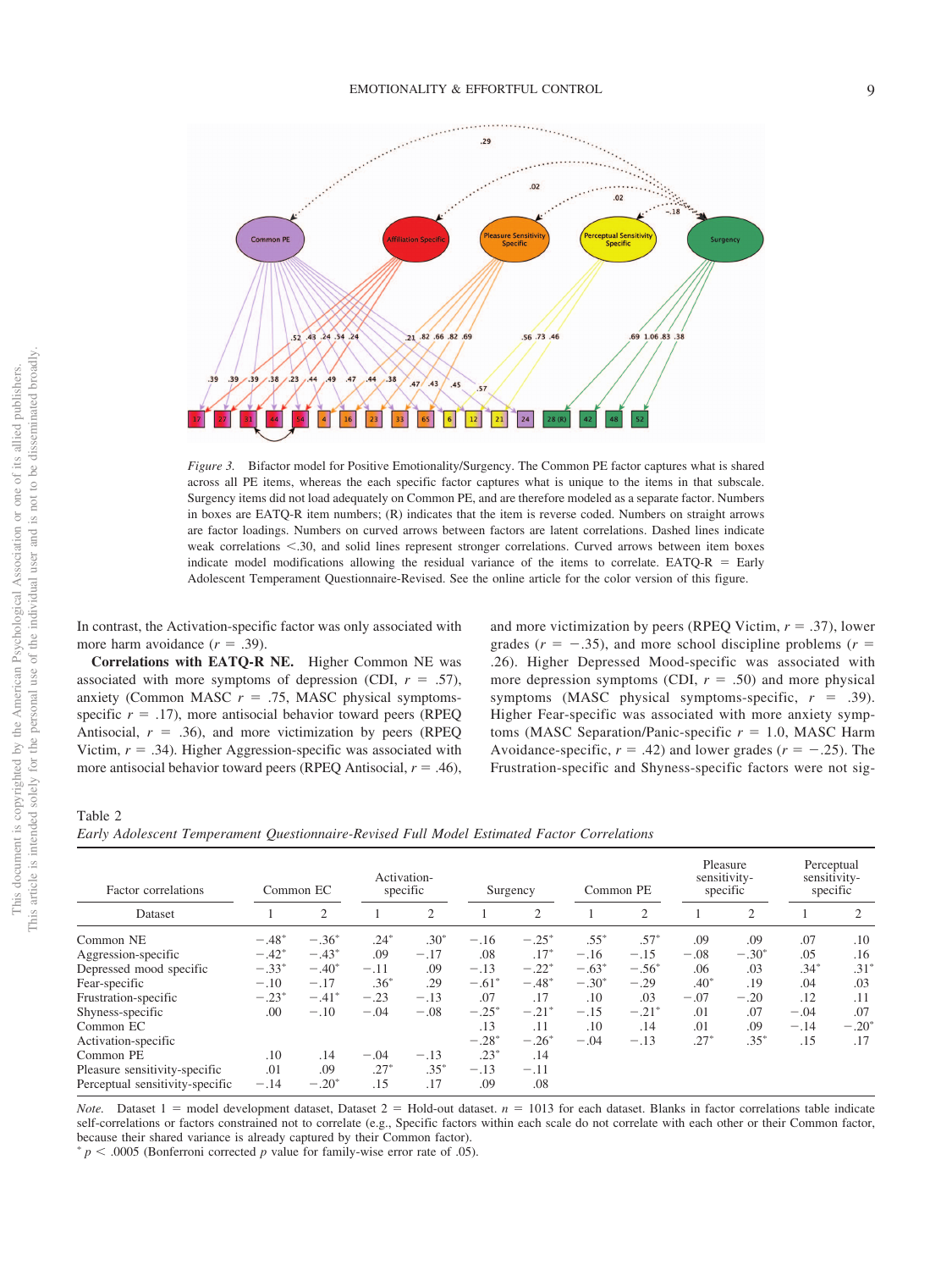Table 3

| Model                 | $\chi^2$ (df)              | $x^2$ ldf | CFI | <b>RMSEA</b> | Loading Diff. | Abs. Loading Diff. |
|-----------------------|----------------------------|-----------|-----|--------------|---------------|--------------------|
| Effortful Control     | $414.10(81)$ <sup>**</sup> | 5.11      | .84 | .066         | $-0.03$       | 0.06               |
| Negative Emotionality | $1064.67(343)$ **          | 3.10      | .89 | .047         | $-0.01$       | 0.08               |
| Positive Emotionality | $380.32(116)$ **           | 3.28      | .91 | .049         | 0.00          | 0.09               |
| Full Model            | 4693.71 (1731)**           | 2.71      | .79 | .043         | $-0.01$       | 0.07               |

*Final Bifactor Model Replication in Hold-Out Sample: Model Fit Statistics and Differences From Model Development Sample Models*

*Note.* CFI = confirmatory fit index; RMSEA = root mean square error of approximation; Loading Diff. = Average item factor loadings for hold-out dataset–model development dataset; Abs. Loading Diff. = Absolute value of the Loading Diff.  $*_{n} < 0.01$ 

 $p < .001$ .

nificantly associated with any measures  $(r < .2)$ , potentially because measures that might be expected to correlate specifically with these factors (e.g., loneliness with shyness) were not included in the current study.

**Correlations with EATQ-R PE.** Common PE was associated with higher levels of MASC Harm Avoidance-specific  $(r = .32)$ . Surgency was associated with lower levels MASC Separation/ Panic-specific  $(r = -.35)$ . Affiliation-specific was associated with higher CDI depressive symptoms  $(r = .31)$ , higher Common MASC  $(r = .50)$ , but lower MASC Separation/Panic-specific  $(r = -.31)$ , more antisocial behavior toward peers (RPEQ Antisocial,  $r = .43$ ), and more victimization by peers (RPEQ Victim,  $r = .30$ ). Perceptual-Sensitivity-specific was associated with higher CDI depressive symptoms  $(r = .23)$ , higher MASC Physical-Symptoms-specific  $(r = .28)$ , and more victimization by peers (RPEQ Victim,  $r = .32$ ).

**Comparison with traditional methods of analyzing the EATQ-R.** In contrast to analyses using the final latent variable models of each EATQ-R dimension, analyses using EATQ-R manifest superscale (EC, NE, and PE) and subscale measures differed in two main ways. First, they often yielded patterns of correlations with adolescent functioning variables that were much less specific than those found with the latent variable models (Supplemental Table 5). These effects probably arose because each manifest subscale score is a mixture of common (e.g., common NE) and specific (e.g., frustration-specific) variance, such that common variance can drive correlations with other measures and lead to false conclusions that a specific aspect of temperament is related to those variables. For example, all manifest NE subscale scores were correlated with CDI depression and MASC anxiety, whereas the latent variable models demonstrated that these correlations were actually driven by a combination of common NE and aspects of NE specific to each form of psychopathology. Likewise, although all manifest EC subscale scores, including activation control, were correlated with depression, anxiety, interpersonal functioning and grades, the latent variable models demonstrated that these effects were specifically related to common EC, and unrelated to the activation control specific factor. Second, contamination by common variance sometimes appeared to mask specific effects. For example, the relationship of affiliation with increased depression, anxiety and interpersonal problems was much weaker for the manifest Affiliation subscale score than the Affiliationspecific factor. Both of these problems were further exacerbated when manifest variables were used for the adolescent functioning measures as well (Supplemental Table 7).

#### **Discussion**

While the EATQ-R has been widely and productively used to assess adolescent temperament, its factor structure has not been definitively established, making it difficult to establish construct validity and replicate key findings related to adolescent temperament. Indeed, lack of consensus and consistency in measuring core latent constructs is a common problem across many areas of psychology, leading to difficulties in comparing results and building a systematic, replicable knowledge base. Confirmatory factor analytic methods can be a valuable approach for establishing robust empirically and theoretically justified models needed for replication and for better understanding links between key constructs of interest.

The current study conducted the first confirmatory factor analysis of the EATQ-R, using data collected from six separate studies, to test alternative hypothesized structural models of the three key dimensions of Rothbart and colleagues' temperament model, EC, NE, and PE, and the underlying facets of these superfactors. More important, these models replicated in a hold-out dataset, suggesting that the results are robust and likely to generalize. Furthermore, these models revealed links between dimensions of temperament and important aspects of adolescent functioning, including psychopathology, interpersonal functioning, and school functioning, which are hypothesized by the literature but not always apparent using previous ways of analyzing the EATQ-R. These associations demonstrate the utility of these newly developed EATQ-R models for understanding links between adolescent temperament and functioning. Below we discuss the main insights from the current study into the constructs of EC, NE, and PE, the relations among them, and their relation to measures of adolescent functioning. We include suggested directions for future research throughout.

#### **EATQ-R Models**

Our results indicate that temperament, as assessed via the EATQ-R, cannot be reduced simply to the three dimensions of EC, NE, and PE. Rather, there is both unity and diversity within each of these dimensions. Specifically, the best fitting models for these dimensions of temperament were ones in which there was both a common latent factor capturing what is shared across subscales in that construct as well as specific latent factors capturing what is unique to items in particular subscales. Importantly, while this bifactor modeling approach has not previously been applied to the EATQ or other measures of temperament, it has been found to best account for the structure of adult personality traits (e.g., Chen et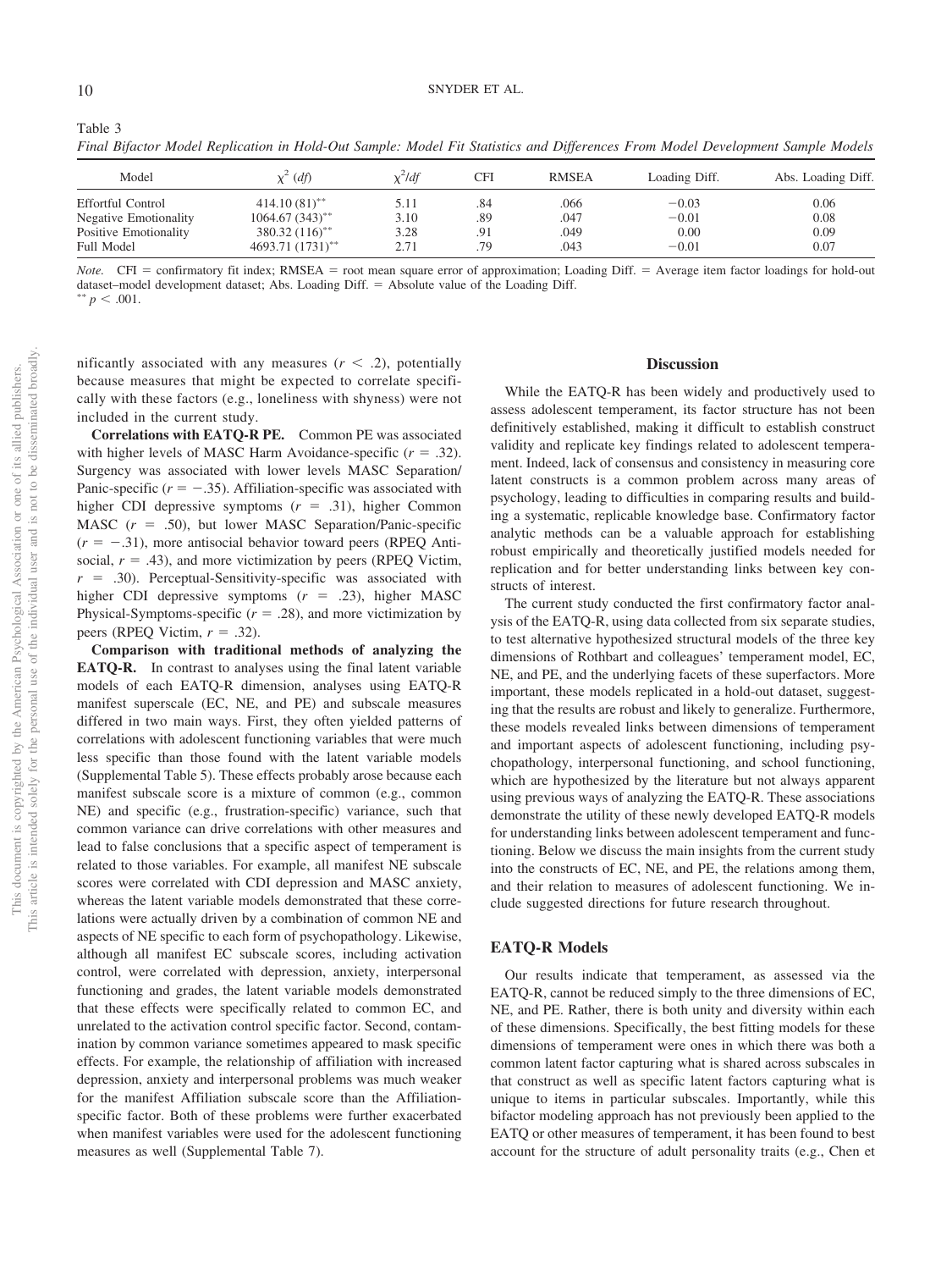|                          | I               |
|--------------------------|-----------------|
|                          |                 |
|                          | ¢               |
| í                        | ł               |
| ä                        |                 |
|                          |                 |
|                          |                 |
|                          |                 |
|                          |                 |
|                          |                 |
|                          |                 |
|                          |                 |
|                          |                 |
|                          |                 |
|                          |                 |
| $\overline{\phantom{a}}$ | i               |
|                          |                 |
|                          |                 |
|                          |                 |
|                          |                 |
|                          |                 |
|                          | j               |
|                          |                 |
|                          |                 |
|                          |                 |
|                          |                 |
|                          |                 |
|                          | j               |
|                          |                 |
|                          |                 |
|                          |                 |
|                          |                 |
|                          |                 |
|                          |                 |
|                          |                 |
|                          |                 |
|                          |                 |
|                          |                 |
|                          | J               |
|                          | <b>Contract</b> |
|                          |                 |
|                          |                 |
|                          |                 |
|                          |                 |
|                          |                 |
|                          |                 |
| j                        |                 |
| i                        |                 |
| )                        |                 |
| 2                        |                 |
|                          |                 |
|                          |                 |
|                          |                 |
|                          |                 |
|                          |                 |
|                          |                 |
|                          |                 |
| I<br>ע ממי               |                 |
|                          |                 |
|                          |                 |
|                          |                 |
| ï                        | í.              |
| ij                       |                 |
| l<br>Í                   | ¢               |
|                          |                 |
|                          | I               |
|                          | į               |
|                          |                 |
|                          |                 |
| d                        |                 |
| <b>STT</b>               |                 |
|                          |                 |
|                          |                 |
| j                        |                 |
|                          |                 |
|                          |                 |
| j                        |                 |
| I<br>j                   |                 |
| į                        |                 |
| I                        |                 |
| J                        |                 |
|                          | ï               |
| <b>CONTACT COM</b>       |                 |
|                          |                 |
| í<br>Í                   |                 |
|                          |                 |
|                          |                 |
|                          |                 |
|                          |                 |
|                          |                 |
|                          | I               |
| S                        |                 |
| Ŝ                        |                 |
| $\frac{1}{2}$            |                 |
|                          |                 |
|                          |                 |
|                          |                 |
|                          |                 |
|                          |                 |
| $\frac{1}{2}$            |                 |
|                          |                 |
|                          |                 |
|                          |                 |
| i                        |                 |
|                          | ï               |
|                          |                 |
|                          | ĺ<br>ì          |
|                          | L               |

# Table 4

Estimated Factor Correlations Between EATQ-R Model Factors and Measures of Adolescent Functioning Estimated Factor Correlations Between EATQ-R Model Factors and Measures of Adolescent Functioning

|                                                                                                                                                                                                                                                                                                                                                                                                                                                                                                                     | Effortful control |                           |                                                     |                 | Negative emotionality                                               |                           |                  |                           |                  |                  | Positive emotionality |                                                                                |                        |
|---------------------------------------------------------------------------------------------------------------------------------------------------------------------------------------------------------------------------------------------------------------------------------------------------------------------------------------------------------------------------------------------------------------------------------------------------------------------------------------------------------------------|-------------------|---------------------------|-----------------------------------------------------|-----------------|---------------------------------------------------------------------|---------------------------|------------------|---------------------------|------------------|------------------|-----------------------|--------------------------------------------------------------------------------|------------------------|
|                                                                                                                                                                                                                                                                                                                                                                                                                                                                                                                     | C. EC             | Act.-<br>spec.            | 巴<br>C. NE                                          | Agg-<br>spec.   | Dep.-<br>spec.                                                      | Fear-<br>spec.            | Frust.-<br>spec. | $\mathbf{Shy}$ -<br>spec. | C. PE            | Surgency         | Affil.-<br>spec.      | sens.-spec.<br>Pleasure                                                        | sens.-spec.<br>Percep. |
| Depression<br>Ē                                                                                                                                                                                                                                                                                                                                                                                                                                                                                                     |                   | $\widetilde{\mathcal{S}}$ | 57*                                                 | $\ddot{5}$      | $50^*$                                                              | $-14$                     | $-0.7$           | $-0$                      | $-0.25$          | $-15$            | $\overline{31}^*$     | $\odot$                                                                        | $23*$                  |
| Anxiety                                                                                                                                                                                                                                                                                                                                                                                                                                                                                                             |                   |                           |                                                     |                 |                                                                     |                           |                  |                           |                  |                  |                       |                                                                                |                        |
| C. MASC                                                                                                                                                                                                                                                                                                                                                                                                                                                                                                             |                   |                           |                                                     | $-0.9$          |                                                                     | SO.                       | $-18$            |                           |                  | $-14$            | $50^*$                | $\ddot{=}$                                                                     | $\overline{11}$        |
| MASC Physical Symptom-Spec.                                                                                                                                                                                                                                                                                                                                                                                                                                                                                         | $-.28^*$          | $\ddot{5}$                | $.75^{*}$                                           | $\overline{14}$ | $9\frac{6}{10}$                                                     | 16                        | 60               | $-0.8$                    | $\frac{11}{1}88$ | 07               | $\ddot{=}$            | $-0$                                                                           | $.28*$                 |
| MASC Separation/ Panic-Spec.                                                                                                                                                                                                                                                                                                                                                                                                                                                                                        | .07               |                           | $.02^{\rm a}$                                       | $-01^{a}$       |                                                                     | $1.0^{\mathrm{a}}$        | .13 <sup>a</sup> | .05 <sup>a</sup>          |                  | $-35^{\circ}$    | $-.31*$               | $\odot$                                                                        | $-16$                  |
| MASC Harm Avoidance-Spec.                                                                                                                                                                                                                                                                                                                                                                                                                                                                                           | $38*$             | $39*$                     | 06                                                  | $-.20$          | $.12^{a}$                                                           | $42*$                     | $-0.07$          | $\overline{0}$            | $.32*$           | $\overline{10}$  | $-19$                 | S.                                                                             | 08                     |
| <b>ADHD</b>                                                                                                                                                                                                                                                                                                                                                                                                                                                                                                         |                   |                           |                                                     |                 |                                                                     |                           |                  |                           |                  |                  |                       |                                                                                |                        |
| C. SNAP                                                                                                                                                                                                                                                                                                                                                                                                                                                                                                             | $-25^*$           |                           | $-0.8$                                              | $\frac{16}{1}$  |                                                                     | io.<br>⊃                  | $\ddot{ }$       | $-12$                     | $-0.4$           |                  | $-0.9$                | $-0.0$                                                                         | $\Xi$                  |
| SNAP Inattention-Spec.                                                                                                                                                                                                                                                                                                                                                                                                                                                                                              | $-21$             | $-0.7$                    | $-02$                                               | $\ddot{\circ}$  | $\overline{c}$ ; $\overline{c}$ ; $\overline{c}$ ; $\overline{c}$ ; | $\Xi$                     | $\overline{14}$  | 08                        | $-12$            | $\frac{12}{10}$  | $\overline{0}$ .      | $\Xi$                                                                          | 05                     |
| SNAP Hyperactivity-Spec.                                                                                                                                                                                                                                                                                                                                                                                                                                                                                            | $\frac{15}{1}$    | 05                        | $\frac{1}{1}$                                       | $-12$           |                                                                     | $\ddot{\circ}$            | $\overline{0}$   | $\ddot{=}$                | $-12$            | iO.              | प्य<br>।              | $\ddot{5}$                                                                     | $\odot$                |
| SNAP Impulsivity-Spec.                                                                                                                                                                                                                                                                                                                                                                                                                                                                                              |                   |                           | $-.02$                                              | 03              | $-03$                                                               | $\overline{.}19$          | $\Xi$            | $-0.5$                    | $-0.6$           | $-06$            | $-0$                  | $-0$                                                                           | 07                     |
| Interpersonal Funct.                                                                                                                                                                                                                                                                                                                                                                                                                                                                                                |                   |                           |                                                     |                 |                                                                     |                           |                  |                           |                  |                  |                       |                                                                                |                        |
| RPEQ Antisocial                                                                                                                                                                                                                                                                                                                                                                                                                                                                                                     | $-45"$            | $-0.4$                    | $36^*$                                              | $-46$           |                                                                     | $-13$                     | $-16$            | $-0.9$                    | $-12$            | $\overline{0}$ . | $43*$                 | $\frac{10}{1}$                                                                 | .18                    |
| RPEQ Victim                                                                                                                                                                                                                                                                                                                                                                                                                                                                                                         | $-.35"$           |                           | $.34*$                                              | $.27*$          | $\frac{2}{19}$                                                      | $-0.5$                    | $-12$            | $-0.9$                    | $-0.4$           | $\overline{0}$   | $.30*$                | $-02$                                                                          | $.32*$                 |
| School Funct.                                                                                                                                                                                                                                                                                                                                                                                                                                                                                                       |                   |                           |                                                     |                 |                                                                     |                           |                  |                           |                  |                  |                       |                                                                                |                        |
| Grades                                                                                                                                                                                                                                                                                                                                                                                                                                                                                                              | $.36*$            | $-0.06$                   | ミー                                                  | $-.35*$         | $-10$                                                               | $-25^*$                   | $-0.4$           | $-0.1$                    | $C$ .            | $-0.5$           | $\ddot{\circ}$        | $\frac{16}{1}$                                                                 | $-0.3$                 |
| School Discipline Problems <sup>b</sup>                                                                                                                                                                                                                                                                                                                                                                                                                                                                             | $-.18^{*}$        |                           | 류                                                   | $.26*$          | 20                                                                  | $\widetilde{\mathcal{L}}$ | 20               | $-10$                     | $-0.8$           | $\Xi$            | ੩                     | $-21$                                                                          | $\overline{12}$        |
| Percep. Sens. = Perceptual Sensitivity, Func. = Functioning, EATQ-R = Early Adolescent Temperament Questionnaire-Revised; EC = effortful control; NE = negative emotionality; PE = positive<br>Note. n = 562. Spec. = Specific; C = Common; Act. = Activation; Agg. = aggression; Dep. = Depressed Mood; Frust. = Frustration; Affil. = Affiliation; Pleasure = Pleasure; Sens. = Sensitivity;<br>emotionality; $CDI = Children's \nDeression \nInventory; MAXS$<br>$RPQ =$ Revised Peer Experiences Questionnaire. |                   |                           | $C =$ Manifest Anxiety Scale for Children; ADHD $=$ |                 |                                                                     |                           |                  |                           |                  |                  |                       | Attention deficit/hyperactivity disorder: SNAP = Swanson, Nolan, Pelham Scale; |                        |

 Revised Peer Experiences Questionnaire. <sup>a</sup> The EATQ-R Fear-specific factor is perfectly correlated with the MASC Separation/Panic-Specific factor, causing the covariance matrix to be not positive definite when the MASC Separation/ Panic-Specific factor is included in the model. The model was therefore re-run without this factor, and correlations between EATQ NE factors and other MASC factors are reported for the model without

RPEQ<br>a The<br>Panic-<br>Mplus<br>Mplus a MASC Separation/Panic-Specific factor. Correlations were very similar with and without this factor included. b Because school discipline problems were positively skewed, the MLR estimator in Mplus, which is robust to nonnormality, was used. Results were very similar using the standard FIML estimator.

 $p \leq 0.0003$  (Bonferroni corrected *p* value for family-wise error rate of .05).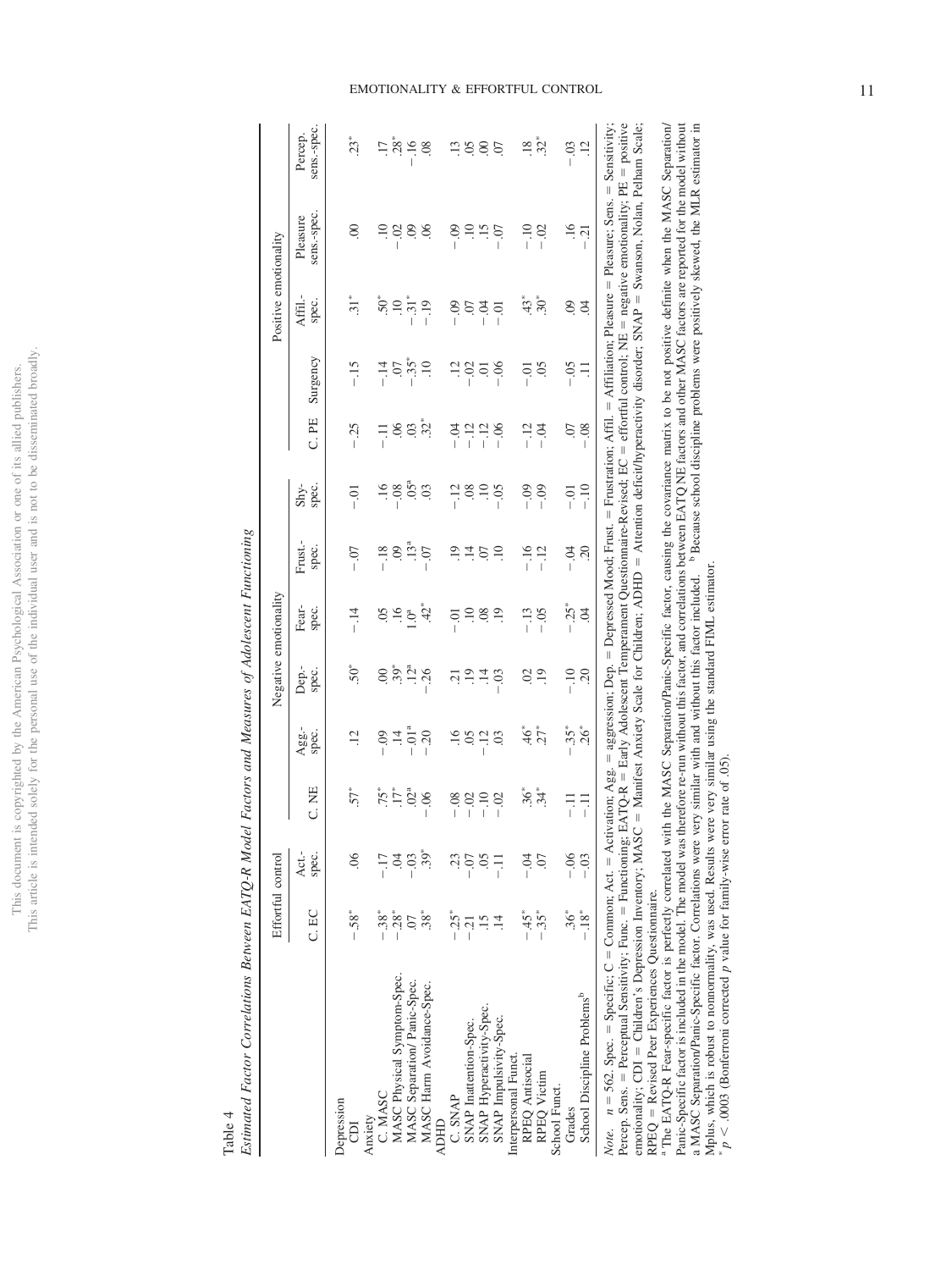al., 2012; Costa & McCrae, 1995), adolescent personality disorder traits (e.g., Roose, Bijttebier, Decoene, Claes, & Frick, 2010), and dimensions of psychopathology in both adults and adolescents (e.g., Caspi et al., 2014; Lahey et al., 2012; Noordhof, Krueger, Ormel, Oldehinkel, & Hartman, 2014; Tackett et al., 2013). Moreover, as we discuss below, these bifactor models enable investigation of links between other measures and both common and specific facets of each temperament dimension, revealing a more nuanced picture of how temperament affects adolescent functioning.

Thus, these results suggest that a more complex approach to analyzing and interpreting the EATQ-R is needed, as opposed to using one single, summed superscale for each dimension of temperament as is currently common practice with the EATQ-R. Specifically, we suggest that whenever the sample size is sufficient, the EATQ-R should be analyzed using latent variable models rather than a manifest variable approach.<sup>7</sup> Specifically, only latent variable models enable (a) separation of common and specific factors for each temperament dimension, which in turn allow more specific and nuanced links to other variables of interest to be examined; and (b) elimination of error variance, improving power to detect relations with other variables of interest. While switching to a latent variable approach may inevitably pose some challenges (e.g., time required for analysis and the need for relatively larger sample sizes), it also opens many exciting possibilities for achieving new insights into adolescent temperament dimensions and their relation to important life outcomes, both in new studies and through reanalysis of existing datasets.

**Effortful control.** EC is defined in Rothbart's temperament model as a self-regulatory component that supports the ability to appropriately control behavior and attention (e.g., Putnam et al., 2001; Rueda, Posner, & Rothbart, 2005). This model includes three aspects of EC: (a) attention (capacity to focus and shift attention appropriately), (b) inhibitory control (capacity to suppress inappropriate responses and plan future action), and (c) activation control (ability to perform an action when there is a strong tendency to avoid it). The findings from this study indicate that most variance in EC as measured by the EATQ-R is accounted for by what is common across these three aspects of EC (Common EC),<sup>8</sup> but there was also a factor specific to Activation Control. This structure has not been previously captured by EFA analyses of the EATQ-R, or of Rothbart's temperament measures for children (CBQ; Rothbart, Ahadi, Hershey, & Fisher, 2001) or adults (ATQ; Evans & Rothbart, 2007), which have combined all aspects of EC into a single factor, which in the case of the CBQ also contained seemingly unrelated aspects of temperament.

This structure, with both common and unique aspects of EC, parallels that of the closely related construct of executive function (EF), where there are both specific EF abilities and a common EF ability, which spans these components (Friedman et al., 2008; Miyake & Friedman, 2012). Although future research is needed to determine how EC and EF constructs are related, the EATQ-R Common EC factor may represent a similar construct to this common EF factor, which is posited to be the ability to actively maintain goals and use them to guide behavior (Miyake & Friedman, 2012). Likewise, most EC items in the EATQ-R are related to the ability to maintain goals and use them to control behavior, such as maintaining focus on tasks, completing tasks, and following rules. In contrast, given the focus of Activation Control items on diligently completing schoolwork, and its correlations with other measures discussed below, we hypothesize that the Activation Control-Specific factor may represent the motivation to be thorough, self-disciplined, and do tasks well, similar to the adult personality trait of conscientiousness (e.g., Costa & McCrae, 1995), and may include the overcontrol and fear of failure (e.g., harm avoidance) sometimes also seen with high conscientiousness (e.g., Boyce, Wood, & Brown, 2010). We return to this issue when discussing correlations among temperament dimensions and with adolescent functioning measures below.

**Negative emotionality.** Negative emotionality is a broad construct subsuming emotions including anxiety, sadness, frustration, anger, and discomfort (e.g., Putnam et al., 2001). NE has consistently emerged in Rothbart's model as a dimension of temperament from infancy to adulthood (e.g., Putnam et al., 2001) and also features prominently in many other models of temperament and personality (e.g., for review see Tackett et al., 2013) The findings from the current study indicate that there is both a common NE factor and emotion-specific factors for each NE subscale (Aggression, Depressed Mood, Fear, Frustration, and Shyness).<sup>9</sup> This finding is consistent with the views of Rothbart and colleagues (e.g., Evans & Rothbart, 2007), although the existence of common and specific NE factors had not been directly tested with appropriate latent variable analyses in the EATQ or other temperament measures (e.g., CBQ, ATQ) previously. More important, psychopathology, which is closely linked to negative emotionality (e.g., for review see Lahey, 2009; Tackett et al., 2013), has also been shown to consist of both common and specific factors. Specifically, bifactor models of psychopathology in both adolescents and adults find that there is a common factor that spans all aspects of common psychopathologies and is related to broad negative emo-

<sup>7</sup> If sample size is too small to permit CFA analysis, the results of the current study suggest that the use of individual subscale scores may be justified, as subscale factors generally had good fit. However, researchers may wish to consider dropping Items 3, 19, and 41, which did not load well on their subscales, or on the final bifactor models (from which they were dropped). Our results further suggest that, with the exception of the Attention and Inhibitory Control subscales, any combination of subscales at the manifest level should be done with caution and the understanding that the resulting measures will be an imprecise admixture of both common and specific variances for each temperament dimension. Further, our results suggest that the EATQ-R should not be used to assess PE, given the lack of demonstrated construct validity. <sup>8</sup> One reason that Common EC may fully account for Inhibitory Control

and Attention in the EATQ-R, despite hypothesized differences between these two components, is that the Attention subscale items almost exclusively ask about sustained maintenance of attention to complete goals (with the exception of two items, one of which did not load adequately). These attention items are likely to be strongly related to Inhibition items, which are related to the maintenance of goals to direct behavior appropriately. Adding items related to shifting attention to potential future revisions of the EATQ-R might allow an attentional shifting component of EC to be differentiated from inhibition and Common EC, much as there is a shiftingspecific component of EF that is separable from Common EF ability (Friedman et al., 2008; Miyake & Friedman, 2012). Alternatively, it may be that, while the distinction can be made in fine-grained neuropsychological EF tasks, inhibition and attention turn out to be fully intertwined when

assessed by questionnaires as molar aspects of behavior in daily life. <sup>9</sup> This was true regardless of whether Aggression and Depressed Mood were included. See Supplemental Material for models excluding these subscales and discussion of the pros and cons of including them depending on study goals.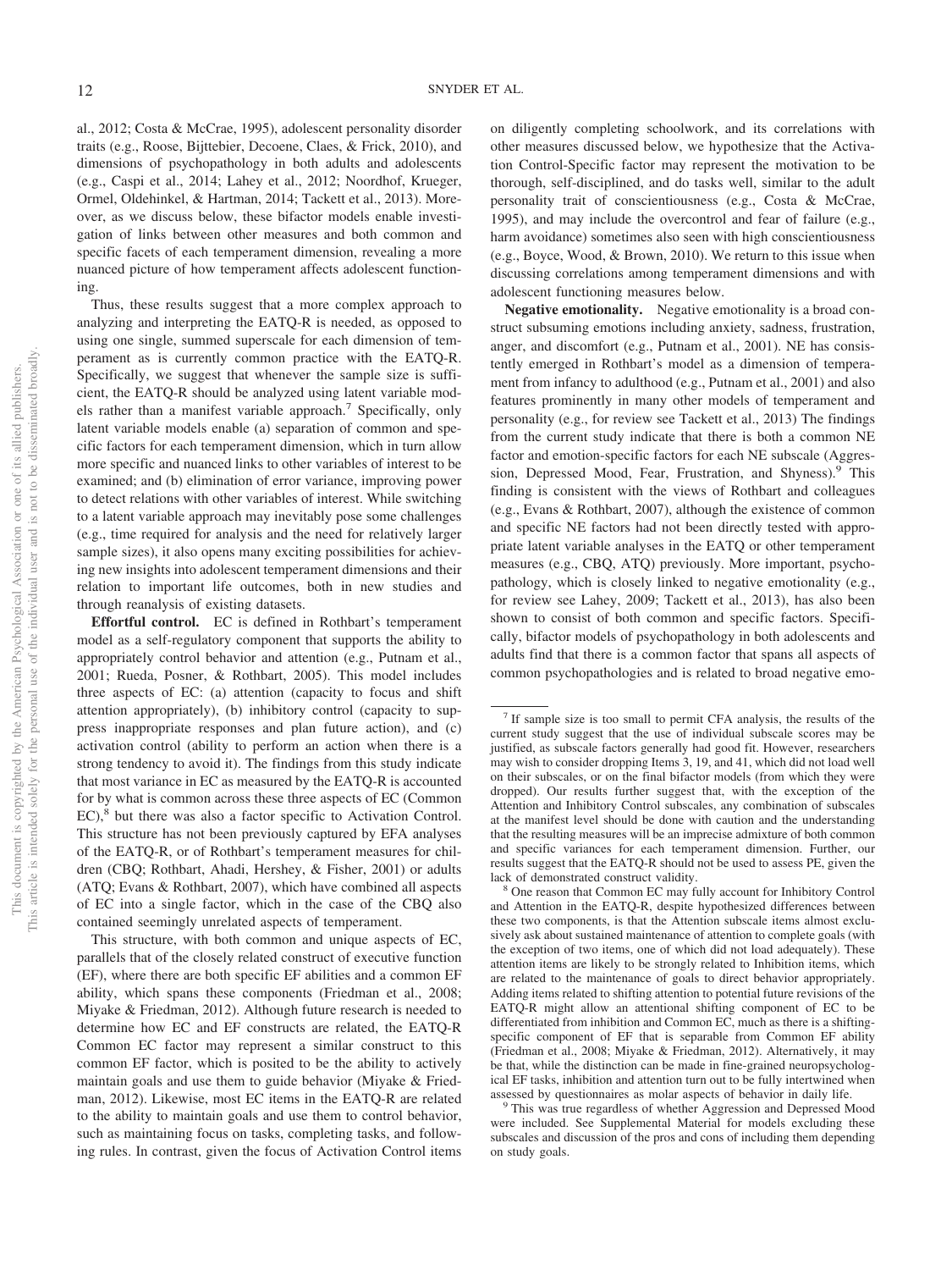tionality, in addition to factors for more specific aspects of psychopathology (Caspi et al., 2014; Lahey et al., 2012; Tackett et al., 2013; cf. Tellegen, Watson, & Clark, 1999). Thus, the current results are highly consistent with evidence from other measures for both common and specific aspects of NE.

Positive emotionality. Positive emotionality is a broad construct that involves directing approach behavior toward reward, including positive anticipation, sociability, active engagement with the environment, and positive affect (e.g., happiness), and it overlaps with constructs such as extraversion and behavioral activation (e.g., Derryberry & Rothbart, 1997; Muris & Ollendick, 2005). The current recommendation of Rothbart and colleagues to combine the Surgency, Affiliation, Perceptual Sensitivity, and Pleasure Sensitivity scales into a PE composite scale (Personal Communication, Lesa Ellis, August 1, 2007) were not supported by the current study.10 The Surgency subscale (that is closely related to novelty or sensation seeking), failed to load on a common factor with the other PE subscales, and instead it formed a separate and largely uncorrelated factor. Thus, if surgency is the construct of interest, only the Surgency subscale should be used. If, on the other hand, PE more broadly construed is the construct of interest, the common factor formed by Affiliation, Perceptual Sensitivity and Pleasure Sensitivity does not measure this latent construct of PE as usually defined by most temperament and personality theorists.

First, in terms of face validity, some items, especially the Perceptual Sensitivity subscale, are not clearly conceptually related to PE as generally conceptualized, while other core components of PE, such as the experience of positive emotions (e.g., happiness) are not directly queried. Second, as discussed below, the Common PE factor did not correlate with other measures as would be expected if it represented PE (e.g., the Common PE factor positively correlated with NE, whereas other measures of PE and NE are generally uncorrelated or weakly negatively correlated (e.g., Crawford & Henry, 2004; Lonigan, Hooe, David, & Kistner, 1999). We speculate, based on the items in the component subscales, that the Common PE factor may instead represent *sensitivity and reactivity to the environment*, which has been proposed as a core temperament trait in other temperament models (e.g., Aron, Aron, & Jagiellowicz, 2012). Individuals who are high in sensory processing sensitivity are better at perceiving subtle sensory and social cues, and, as a consequence, are more emotionally reactive to the environment, responding to negative, or overstimulating, environments with increased NE and to positive environments with increased PE (Aron et al., 2012).

In summary, the PE subscales appear to be measuring two distinct constructs—surgency/sensation-seeking and general sensitivity. This division is more consistent with temperament dimensions in Rothbart and colleagues measures at other ages. Specifically, the Children's Behavior Questionnaire (Rothbart et al., 2001) as an extraversion/surgency factor rather than a general PE factor. In addition, the Adult Temperament Scale (Evans & Rothbart, 2007) includes a dimension termed *orienting sensitivity*, which includes items similar to the Perceptual Sensitivity and Pleasure Sensitivity subscales of the EATQ-R, as well as an extraversion/surgency dimension. Neither of these closely matches the latent trait construct of broad PE as generally conceptualized by trait theorists. Thus, future research may wish to consider including alternative measures of PE (e.g., Positive Affect subscale

from the Adult Temperament Questionnaire [Evans & Rothbart, 2007] and/or the PANAS-C [Laurent et al., 1999]).

## **Correlations Among Temperament Dimensions and Measures of Adolescent Functioning**

The majority of correlations among temperament factors, and between temperament factors and measures of adolescent functioning, were consistent with previous theory, although a few associations were unexpected. Critically, the EATQ-R latent variable models revealed specific links between facets of temperament and aspects of adolescent functioning which, while hypothesized in the literature, are often not apparent when using traditional manifest measures of temperament. Specifically, analyses using EATQ-R manifest superscale (EC, NE, and PE) and subscale measures frequently yielded a much less specific pattern of correlations with adolescent functioning measures because each manifest subscale score is a mixture of common (e.g., common NE) and specific (e.g., frustration-specific) variance, such that common variance can drive correlations with other measures and lead to false conclusions that a specific aspect of temperament is related to those variables. In other cases contamination by common variance appears to mask specific effects when using manifest temperament variables. In both cases, our latent variable models are able to provide a much more nuanced picture of how specific aspects of adolescent temperament are related and affect important adolescent outcomes, and suggest topics for future research.

**Effortful control.** As expected based on previous research associating poor EC with negative affect and psychopathology (Muris et al., 2007; Oldehinkel et al., 2007; Vasey et al., 2013), Common EC was negatively correlated with NE temperament factors and with external measures of psychopathology symptoms, including symptoms of depression, anxiety, and ADHD, consistent with previous research (e.g., Muris et al., 2007; Oldehinkel et al., 2007; Vasey et al., 2013). It has been proposed that high EC may enable individuals to override maladaptive responses, including impulsive and aggressive behaviors, attentional biases toward negative information, and repetitive negative thinking patterns (rumination, worry), thus reducing negative affect and risk for psychopathology (e.g., Ellis, Rothbart, & Posner, 2004; Lonigan & Vasey, 2009; Vasey et al., 2013). Unlike other aspects of anxiety, higher levels of harm avoidance were associated with better EC. While often considered an aspect of anxiety, harm avoidance is also related to lower levels of risk taking (e.g., Wills, Sandy, & Shinar, 1999), which in turn is related to effortful control (e.g., Magar, Phillips, & Hosie, 2008). Additionally, consistent with prior research showing that individuals with good effortful control have better social and academic outcomes (e.g., Checa et al., 2008; Checa & Rueda, 2011; Swanson, Valiente, & Lemery-Chalfant, 2012; Yap et al., 2011), Common EC was also associated with better interpersonal functioning (less antisocial behavior toward

<sup>&</sup>lt;sup>10</sup> The original exploratory factor analysis of the EATQ-R (Ellis  $\&$ Rothbart, 2001) found separate factors for Surgency and the three other subscales, which formed a factor that was termed *affiliativeness*. The results of the current study using CFA are consistent with this original exploratory factor analysis. While this factor was previously termed *affiliativeness*, affiliation is only one component of this factor. Thus, there is lack of clarity about what exactly this construct is measuring via these EATQ-R items.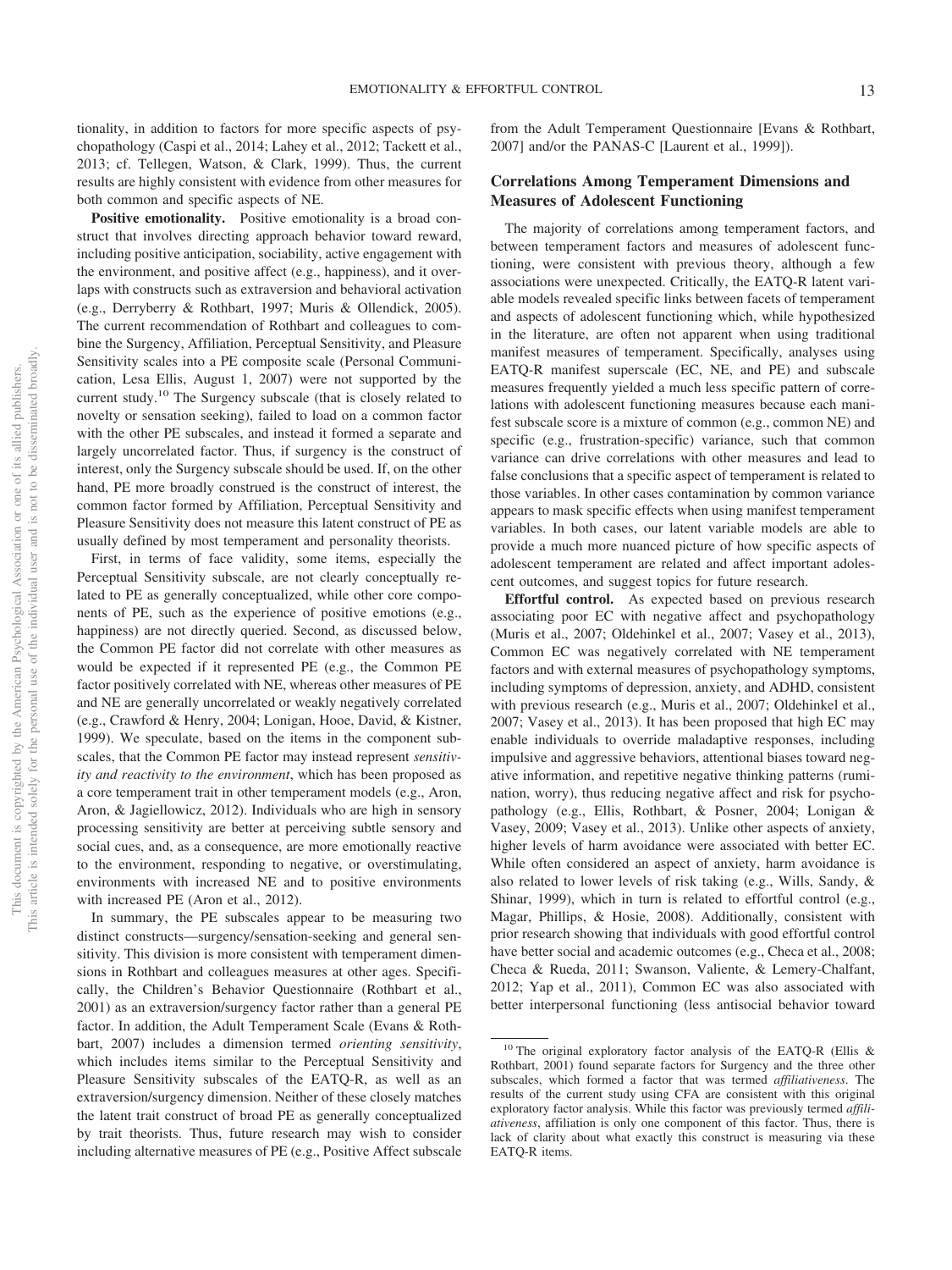peers and victimization by peers) and better school functioning (higher grades and fewer school discipline problems).

More important, these positive effects of EC were specific to common EC, and did not extend to the specific aspect of EC related to activation control. Indeed, the Activation Control-Specific factor was *positively* correlated with some aspects of NE temperament and lower surgency, as well as higher levels of harm avoidance. Taken together, these relations suggest that individuals higher in activation control may be risk-averse and potentially experience overcontrol and fear of failure. These findings are novel, given that EC has never been decomposed into common and specific factors before. However, they are compatible with evidence that high levels of conscientiousness can be associated with more negative emotion following achievement failures (Boyce et al., 2010), higher levels of guilt and shame (Rothbart, Ahadi, & Hershey, 1994), perfectionism (e.g., Stoeber, Otto, & Dalbert, 2009), and less risk taking (e.g., Carver, 2005; Gullone & Moore, 2000). In addition, worry is associated with motivation to undertake anticipatory preparation and planning (e.g., Watkins, 2008), and may lead to completing tasks on time. Investigating the potential costs, as well as benefits, of specific aspects of EC is thus an important area for future research.

**Negative emotionality.** As expected, the NE temperament dimension was associated with psychopathology symptoms. Importantly, the common and specific NE factors differentially predicted different psychopathology symptoms. Common NE was strongly associated with both higher levels of depression and anxiety symptoms (common anxiety and physical symptoms), consistent with theories and evidence that depression and anxiety share broad negative emotionality as a common component (e.g., Anderson & Hope, 2008; Khan, Jacobson, Gardner, Prescott, & Kendler, 2005; Ormel et al., 2013; Tellegen et al., 1999). The Depressed mood-specific and Fear-specific temperament factors showed good specificity, with the Fear-specific factor specifically predicting anxiety symptoms (and indeed being isomorphic with the separation/panic factor of the MASC), and the Depressed mood-specific factor predicting depression symptoms, as well as physical symptoms (that occur in depression as well as anxiety, e.g., fatigue and restlessness/agitation are symptoms of both major depression and generalized anxiety disorder; American Psychiatric Association, 2013). In addition, both Common NE and the Aggression-specific temperament factor predicted interpersonal functioning (more antisocial behavior toward peers and victimization from peers), while the Aggression-specific factor further predicted school functioning (more school discipline problems and lower grades). Critically, these specific links would not be apparent if NE was analyzed as a single factor, demonstrating the importance of examining links between both common and specific aspects of NE with outcome variables.

**Positive emotionality.** Correlations between PE factors and other measures yielded both expected and unexpected relations. As expected (Ellis & Rothbart, 2001), the Fear-Specific NE factor and MASC separation/panic factors were negatively correlated with the Surgency factor (i.e., most Surgency items refer to lack of fear of high-risk activities). Also as might be expected, Common PE was negatively correlated with Fear-Specific and Depressed Mood-Specific temperament factors, but Common NE and Common PE were *positively* correlated. Additionally, other correlations with PE factors are inconsistent with the view that they represent aspects of PE as usually defined. For example, the Affiliationspecific factor was associated with higher levels of depression and general anxiety, and worse interpersonal functioning. These findings are consistent with evidence that a high need for affiliation and corumination with close others are associated with psychopathology risk in adolescents (e.g., Cyranowski, Frank, Young, & Shear, 2000; Hankin, Stone, & Wright, 2010), but do not suggest that affiliation is necessarily related to PE.

We posit that the Common PE factor may be tapping a latent core construct that is related to sensitivity to the environment, and this in turn is related to greater general emotional reactivity, both toward negative and positive stimuli (Aron et al., 2012; but see Evans & Rothbart, 2008). Thus, if PE, as measured by the EATQ-R, is really assessing sensitivity as we speculate, then both positive and negative correlations between aspects of sensitivity NE might be expected, and could potentially explain the seemingly contradictory, and originally unexpected, correlations in the current study. For example, it is possible that given a generally positive environment, sensitivity is associated with greater reward sensitivity (Aron et al., 2012). Reward sensitivity may protect against depressed mood (captured by the Depressed Mood-Specific factor; e.g., Forbes & Dahl, 2005) and potentially worry (captured by the Fear-Specific factor; Fairchild, 2011), but at the same time, may be associated with greater irritability, frustration and anger (captured by the Common NE factor) when rewards are not readily attained and instead reward seeking is thwarted (e.g., Carver, 2004; Hundt et al., 2013). However, we acknowledge that these propositions remain speculative, and future research is needed to evaluate the current results and expand the inquiry with other measures of sensitivity to investigate the construct validity of these new proposals on the underlying facets of PE, as currently measured in the EATQ-R.

#### **Conclusions**

In the 13 years since it was developed, the EATQ-R has been widely used, and has proved valuable in predicting many aspects of adolescent functioning and mental health. However, lack of an established factor structure has led to widespread inconsistency in the way it has been used (that subscales included and how they are combined) from study to study, which has made comparing results difficult and impeded progress in understanding adolescent temperament and how it is related to psychopathology and functioning. To address this problem, the current study developed and replicated latent variable models of temperament using confirmatory factor analysis in a large combined sample of adolescents. We identified best-fitting models for EC and NE that are readily interpretable, consistent with the broader trait literature on temperament and personality, and provide a more nuanced understanding of the structure of these temperament dimensions and their relation to one another and important adolescent outcomes. These models revealed specific, theoretically predicted, and meaningful patterns of links with these outcome measures that would have been obscured if these temperament dimensions had been analyzed as in previous studies, either as unidimensional superscales or individual subscales. Specifically, the common component of effortful control was broadly related to positive outcomes, including lower levels of psychopathology symptoms (depression, anxiety, and ADHD), and better interpersonal and school functioning,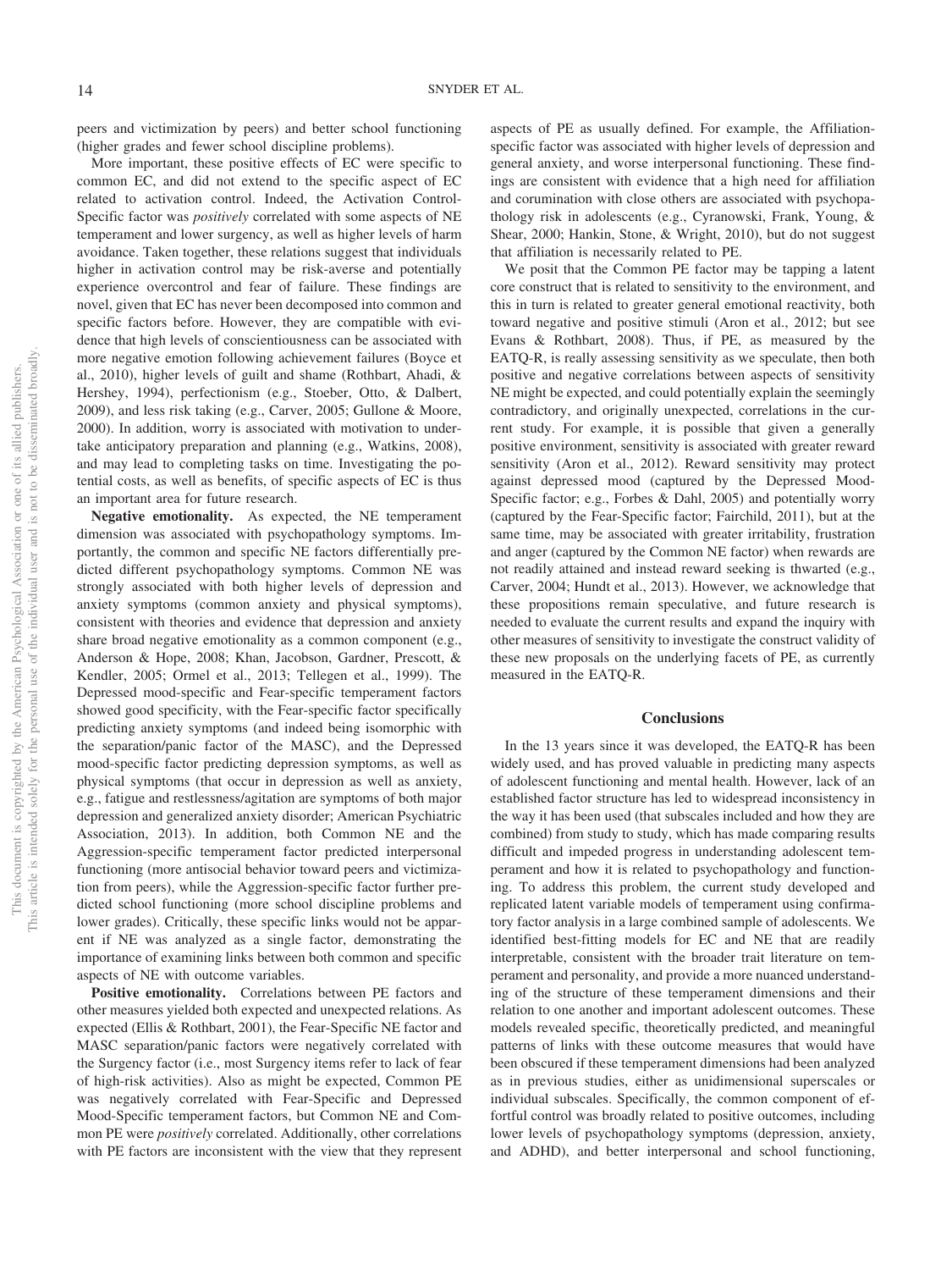while dimensions of negative emotionality temperament were related to psychopathology both through common risk from general NE and specific risk relating specific aspects of NE temperament to related specific aspects of psychopathology. These models can easily be applied both to future research and to gain new insights through reanalysis of existing EATQ-R data. The nature of the PE construct in the EATQ-R is less clear, and future research may benefit from inclusion of additional scales or items more clearly assessing PE as usually defined. Bringing consistency to the way the EATQ-R is modeled across studies and using purer latent variables has the potential to advance the field in understanding links between dimensions of temperament and important outcomes of adolescent development.

#### **References**

- Al-Hendawi, M. (2013). Temperament, school adjustment, and academic achievement: Existing research and future directions. *Educational Review, 65,* 177–205. http://dx.doi.org/10.1080/00131911.2011.648371
- American Psychiatric Association. (2013). *Diagnostic and statistical manual of mental disorders* (5th ed.). Arlington, VA: American Psychiatric Association.
- Anderson, E. R., & Hope, D. A. (2008). A review of the tripartite model for understanding the link between anxiety and depression in youth. *Clinical Psychology Review, 28,* 275–287. http://dx.doi.org/10.1016/j.cpr.2007 .05.004
- Aron, E. N., Aron, A., & Jagiellowicz, J. (2012). Sensory processing sensitivity: A review in the light of the evolution of biological responsivity. *Personality and Social Psychology Review, 16,* 262–282. http:// dx.doi.org/10.1177/1088868311434213
- Baetens, I., Claes, L., Willem, L., Muehlenkamp, J., & Bijttebier, P. (2011). The relationship between non-suicidal self-injury and temperament in male and female adolescents based on child- and parent-report. *Personality and Individual Differences, 50,* 527–530. http://dx.doi.org/ 10.1016/j.paid.2010.11.015
- Barrocas, A. L., Hankin, B. L., Young, J. F., & Abela, J. R. Z. (2012). Rates of nonsuicidal self-injury in youth: Age, sex, and behavioral methods in a community sample. *Pediatrics, 130,* 39 – 45. http://dx.doi .org/10.1542/peds.2011-2094
- Boyce, C. J., Wood, A. M., & Brown, G. D. A. (2010). The dark side of conscientiousness: Conscientious people experience greater drops in life satisfaction following unemployment. *Journal of Research in Personality, 44,* 535–539. http://dx.doi.org/10.1016/j.jrp.2010.05.001
- Buss, A. H., & Plomin, R. (1975). *A temperament theory of personality development*. Oxford: Wiley-Interscience.
- Bussing, R., Fernandez, M., Harwood, M., Wei, Hou., Garvan, C. W., Eyberg, S. M., & Swanson, J. M. (2008). Parent and teacher SNAP-IV ratings of attention deficit hyperactivity disorder symptoms: Psychometric properties and normative ratings from a school district sample. *Assessment, 15,* 317–328. http://dx.doi.org/10.1177/1073191107313888
- Capaldi, D. M., & Rothbart, M. K. (1992). Development and validation of an early adolescent temperament measure. *The Journal of Early Adolescence, 12,* 153–173. http://dx.doi.org/10.1177/02724316920120 02002
- Carver, C. S. (2004). Negative affects deriving from the behavioral approach system. *Emotion, 4,* 3–22.
- Carver, C. S. (2005). Impulse and constraint: Perspectives from personality psychology, convergence with theory in other areas, and potential for integration. *Personality and Social Psychology Review, 9,* 312–333. http://dx.doi.org/10.1207/s15327957pspr0904\_2
- Caspi, A., Houts, R. M., Belsky, D. W., Goldman-Mellor, S. J., Harrington, H., Israel, S.,... Moffitt, T. E. (2014). The p Factor: One general psychopathology factor in the structure of psychiatric disorders? *Clinical*

*Psychological Science, 2,* 119 –137. http://dx.doi.org/10.1177/ 2167702613497473

- Checa, P., Rodríguez-Bailón, R., & Rueda, M. R. (2008). Neurocognitive and temperamental systems of self-regulation and early adolescents' social and academic outcomes. *Mind, Brain, and Education, 2,* 177–187. http://dx.doi.org/10.1111/j.1751-228X.2008.00052.x
- Checa, P., & Rueda, M. R. (2011). Behavioral and brain measures of executive attention and school competence in late childhood. *Developmental Neuropsychology, 36,* 1018 –1032. http://dx.doi.org/10.1080/ 87565641.2011.591857
- Chen, F. F., Hayes, A., Carver, C. S., Laurenceau, J.-P., & Zhang, Z. (2012). Modeling general and specific variance in multifaceted constructs: A comparison of the bifactor model to other approaches. *Journal of Personality, 80,* 219 –251. http://dx.doi.org/10.1111/j.1467-6494 .2011.00739.x
- Chen, F. F., West, S., & Sousa, K. (2006). A comparison of bifactor and second-order models of quality of life. *Multivariate Behavioral Research, 41,* 189 –225. http://dx.doi.org/10.1207/s15327906mbr4102\_5
- Chess, S., & Thomas, A. (1977). Temperamental individuality from childhood to adolescence. *Journal of the American Academy of Child Psychiatry, 16,* 218 –226. http://dx.doi.org/10.1016/S0002- 7138(09)60038-8
- Coplan, R. J., & Bullock, A. (2012). Temperament and peer relationships. In M. Zentner & R. L. Shiner (Eds.), *Handbook of temperament* (pp. 442– 461). New York, NY: Guilford Press.
- Costa, P. T., Jr., & McCrae, R. R. (1995). Domains and facets: Hierarchical personality assessment using the revised NEO personality inventory. *Journal of Personality Assessment, 64,* 21–50. http://dx.doi.org/10.1207/ s15327752jpa6401\_2
- Crawford, J. R., & Henry, J. D. (2004). The positive and negative affect schedule (PANAS): Construct validity, measurement properties and normative data in a large non-clinical sample. *British Journal of Clinical Psychology, 43,* 245–265. http://dx.doi.org/10.1348/0144665031752934
- Cyranowski, J. M., Frank, E., Young, E., & Shear, M. K. (2000). Adolescent onset of the gender difference in lifetime rates of major depression: A theoretical model. *Archives of General Psychiatry, 57,* 21–27. http:// dx.doi.org/10.1001/archpsyc.57.1.21
- de Boo, G. M., & Kolk, A. M. (2007). Ethnic and gender differences in temperament, and the relationship between temperament and depressive and aggressive mood. *Personality and Individual Differences, 43,* 1756 – 1766. http://dx.doi.org/10.1016/j.paid.2007.05.012
- De Los Reyes, A., & Prinstein, M. J. (2004). Applying depressiondistortion hypotheses to the assessment of peer victimization in adolescents. *Journal of Clinical Child and Adolescent Psychology, 33,* 325– 335. http://dx.doi.org/10.1207/s15374424jccp3302\_14
- Derryberry, D., & Rothbart, M. K. (1997). Reactive and effortful processes in the organization of temperament. *Development and Psychopathology, 9,* 633– 652. http://dx.doi.org/10.1017/S0954579497001375
- Eisenberg, N., Vaughan, J., & Hofer, C. (2009). Temperament, selfregulation and peer social competence. In K. H. Rubin, W. M. Bukowski, & B. Laursen (Eds.), *Handbook of peer interactions, relationships, and groups* (pp. 473– 489). New York, NY: Guilford Press.
- Eisenberger, N. I., Lieberman, M. D., & Satpute, A. B. (2005). Personality from a controlled processing perspective: An fMRI study of neuroticism, extraversion, and self-consciousness. *Cognitive, Affective & Behavioral Neuroscience, 5,* 169 –181. http://dx.doi.org/10.3758/CABN.5.2.169
- Ellis, L. K. (2001). *Individual differences and adolescent psychosocial development*. Unpublished doctoral dissertation.
- Ellis, L. K., & Rothbart, M. K. (2001). *Revision of the early adolescent temperament questionnaire*. Poster Presented at the 2001 Biennial Meeting of the Society for Research in Child Development, Minneapolis, MN.
- Ellis, L. K., Rothbart, M. K., & Posner, M. I. (2004). Individual differences in executive attention predict self-regulation and adolescent psychoso-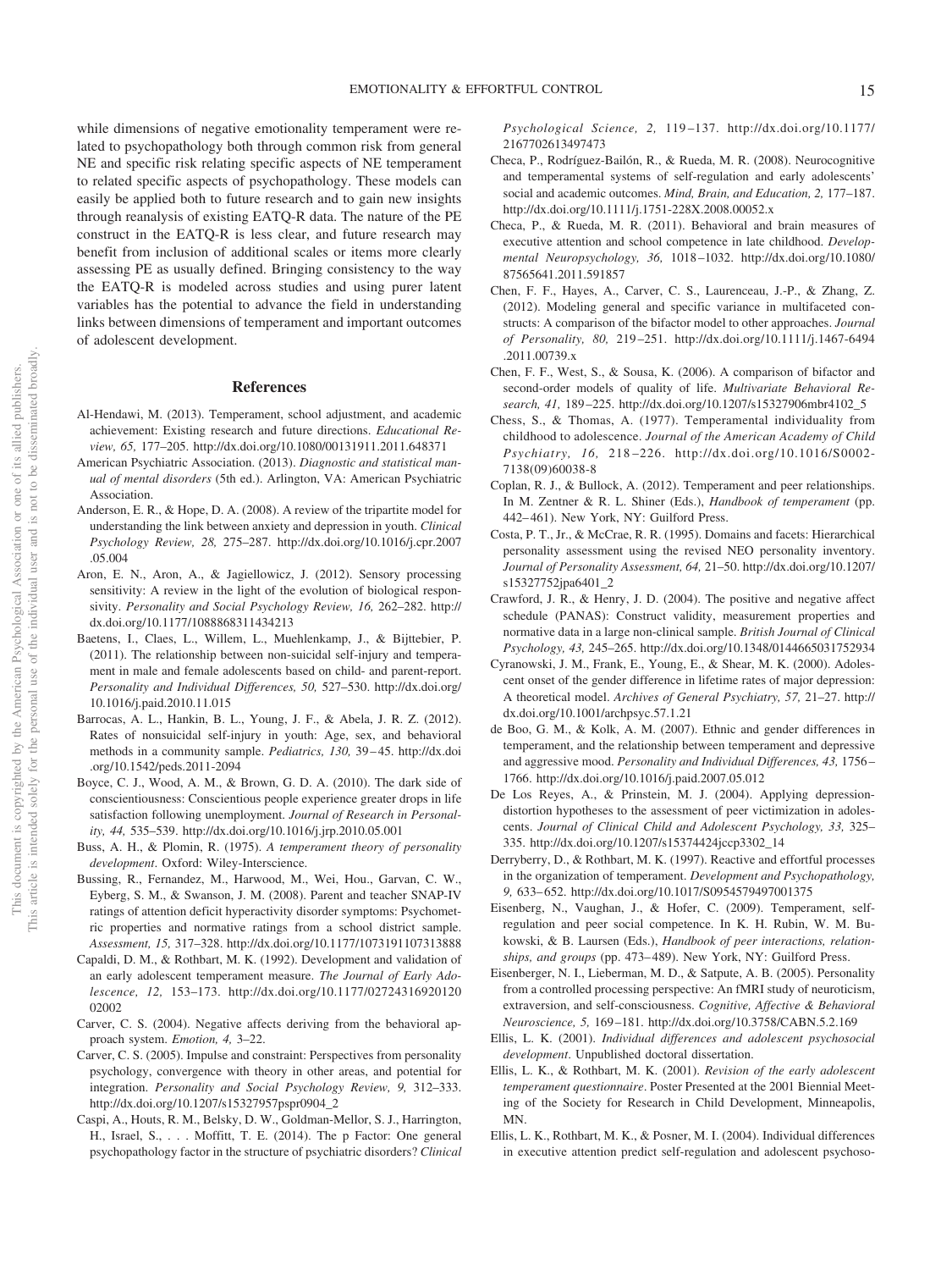cial behaviors. *Annals of the New York Academy of Sciences, 1021,* 337–340. http://dx.doi.org/10.1196/annals.1308.041

- Evans, D. E., & Rothbart, M. K. (2007). Developing a model for adult temperament. *Journal of Psychiatric Research, 41,* 868 – 888.
- Evans, D. E., & Rothbart, M. K. (2008). Temperamental sensitivity: Two constructs or one? *Personality and Individual Differences, 44,* 108 –118. http://dx.doi.org/10.1016/j.paid.2007.07.016
- Fabrigar, L. R., Wegener, D. T., MacCallum, R. C., & Strahan, E. J. (1999). Evaluating the use of exploratory factor analysis in psychological research. *Psychological Methods, 4,* 272–299. http://dx.doi.org/ 10.1037/1082-989X.4.3.272
- Fairchild, G. (2011). The developmental psychopathology of motivation in adolescence. *Developmental Cognitive Neuroscience, 1,* 414 – 429. http://dx.doi.org/10.1016/j.dcn.2011.07.009
- Forbes, E. E., & Dahl, R. E. (2005). Neural systems of positive affect: Relevance to understanding child and adolescent depression? *Development and Psychopathology, 17,* 827– 850. http://dx.doi.org/10.1017/ S095457940505039X
- Friedman, N. P., Miyake, A., Young, S. E., Defries, J. C., Corley, R. P., & Hewitt, J. K. (2008). Individual differences in executive functions are almost entirely genetic in origin. *Journal of Experimental Psychology: General, 137,* 201–225. http://dx.doi.org/10.1037/0096-3445.137.2.201
- García, L. F., Aluja, A., & Del Barrio, V. (2008). Testing the hierarchical structure of the Children's Depression Inventory: A multigroup analysis. *Assessment, 15,* 153–164. http://dx.doi.org/10.1177/1073191107310310
- Griffith, J. W., Zinbarg, R. E., Craske, M. G., Mineka, S., Rose, R. D., Waters, A. M., & Sutton, J. M. (2010). Neuroticism as a common dimension in the internalizing disorders. *Psychological Medicine, 40,* 1125–1136. http://dx.doi.org/10.1017/S0033291709991449
- Gullone, E., & Moore, S. (2000). Adolescent risk-taking and the five-factor model of personality. *Journal of Adolescence, 23,* 393– 407. http://dx .doi.org/10.1006/jado.2000.0327
- Hankin, B. L., Jenness, J., Abela, J. R. Z., & Smolen, A. (2011). Interaction of 5-HTTLPR and idiographic stressors predicts prospective depressive symptoms specifically among youth in a multiwave design. *Journal of Clinical Child and Adolescent Psychology, 40,* 572–585. http://dx.doi .org/10.1080/15374416.2011.581613
- Hankin, B. L., Stone, L., & Wright, P. A. (2010). Corumination, interpersonal stress generation, and internalizing symptoms: Accumulating effects and transactional influences in a multiwave study of adolescents. *Development and Psychopathology, 22,* 217–235. http://dx.doi.org/ 10.1017/S0954579409990368
- Hartman, C. A. (2000). *Dutch translation of the Early Adolescent Temperament Questionnaire*. Unpublished manuscript, University Medical Center Groningen, Department of Psychiatry.
- Hu, L. T., & Bentler, P. M. (1999). Cutoff criteria for fit indexes in covariance structure analysis: Conventional criteria versus new alternatives. *Structural Equation Modeling, 6,* 1–55. http://dx.doi.org/10.1080/ 10705519909540118
- Huisman, M., Oldehinkel, A. J., de Winter, A., Minderaa, R. B., de Bildt, A., Huizink, A. C.,... Ormel, J. (2008). Cohort profile: The Dutch 'TRacking Adolescents' Individual Lives' Survey'; TRAILS. *International Journal of Epidemiology, 37,* 1227–1235. http://dx.doi.org/ 10.1093/ije/dym273
- Hundt, N. E., Brown, L. H., Kimbrel, N. A., Walsh, M. A., Nelson-Gray, R., & Kwapil, T. R. (2013). Reinforcement sensitivity theory predicts positive and negative affect in daily life. *Personality and Individual Differences, 54,* 350 –354. http://dx.doi.org/10.1016/j.paid.2012.09.021
- Khan, A. A., Jacobson, K. C., Gardner, C. O., Prescott, C. A., & Kendler, K. S. (2005). Personality and comorbidity of common psychiatric disorders. *The British Journal of Psychiatry, 186,* 190 –196. http://dx.doi .org/10.1192/bjp.186.3.190
- Kim, S., Brody, G. H., & Murry, V. M. (2003). Factor structure of the Early Adolescent Temperament Questionnaire and measurement invariance

across gender. *The Journal of Early Adolescence, 23,* 268 –294. http:// dx.doi.org/10.1177/0272431603254178

- Kline, R. (2010). *Principles and practice of structural equation modeling* (3rd ed.). New York, NY: Guilford Press.
- Kovacs, M. (1985). The Children's Depression, Inventory (CDI). *Psychopharmacology Bulletin, 21,* 995–998.
- Kovacs, M. (1992). *Children's Depression Inventory (CDI) manual*. Toronto, ON: Multi-Health Systems.
- Lahey, B. B. (2009). Public Health significance of neuroticism. *American Psychologist, 64,* 241–256. http://dx.doi.org/10.1037/a0015309
- Lahey, B. B., Applegate, B., Hakes, J. K., Zald, D. H., Hariri, A. R., & Rathouz, P. J. (2012). Is there a general factor of prevalent psychopathology during adulthood? *Journal of Abnormal Psychology, 121,* 971– 977. http://dx.doi.org/10.1037/a0028355
- Laurent, J., Catanzaro, S. J., Joiner, T. E., Rudolph, K. D., Potter, K. I., Lambert, S., ... Gathright, T. (1999). A measure of positive and negative affect for children: Scale development and preliminary validation. *Psychological Assessment, 11,* 326 –338. http://dx.doi.org/10.1037/ 1040-3590.11.3.326
- Lengua, L. J., & Long, A. C. (2002). The role of emotionality and self-regulation in the appraisal– coping process: Tests of direct and moderating effects. *Journal of Applied Developmental Psychology, 23,* 471– 493. http://dx.doi.org/10.1016/S0193-3973(02)00129-6
- Lonigan, C. J., Hooe, E. S., David, C. F., & Kistner, J. A. (1999). Positive and negative affectivity in children: Confirmatory factor analysis of a two-factor model and its relation to symptoms of anxiety and depression. *Journal of Consulting and Clinical Psychology, 67,* 374 –386. http://dx .doi.org/10.1037/0022-006X.67.3.374
- Lonigan, C. J., & Vasey, M. W. (2009). Negative affectivity, effortful control, and attention to threat-relevant stimuli. *Journal of Abnormal Child Psychology, 37,* 387–399. http://dx.doi.org/10.1007/s10802-008- 9284-y
- Lonigan, C. J., Vasey, M. W., Phillips, B. M., & Hazen, R. A. (2004). Temperament, anxiety, and the processing of threat-relevant stimuli. *Journal of Clinical Child and Adolescent Psychology, 33,* 8 –20. http:// dx.doi.org/10.1207/S15374424JCCP3301\_2
- Loukas, A., & Murphy, J. L. (2007). Middle school student perceptions of school climate: Examining protective functions on subsequent adjustment problems. *Journal of School Psychology, 45,* 293–309. http://dx .doi.org/10.1016/j.jsp.2006.10.001
- Magar, E., Phillips, L. H., & Hosie, J. A. (2008). Self-regulation and risk-taking. *Personality and Individual Differences, 45,* 153–159. http:// dx.doi.org/10.1016/j.paid.2008.03.014
- March, J. S., Parker, J. D., Sullivan, K., Stallings, P., & Conners, C. K. (1997). The Multidimensional Anxiety Scale for Children (MASC): Factor structure, reliability, and validity. *Journal of the American Academy of Child & Adolescent Psychiatry, 36,* 554 –565. http://dx.doi.org/ 10.1097/00004583-199704000-00019
- Markon, K. E., Krueger, R. F., & Watson, D. (2005). Delineating the structure of normal and abnormal personality: An integrative hierarchical approach. *Journal of Personality and Social Psychology, 88,* 139 – 157. http://dx.doi.org/10.1037/0022-3514.88.1.139
- Mezulis, A. H., & Rudolph, M. E. (2012). Pathways linking temperament and depressive symptoms: A short-term prospective diary study among adolescents. *Cognition and Emotion, 26,* 950 –960. http://dx.doi.org/ 10.1080/02699931.2012.665027
- Mezulis, A., Simonson, J., McCauley, E., & Vander Stoep, A. (2011). The association between temperament and depressive symptoms in adolescence: Brooding and reflection as potential mediators. *Cognition and Emotion, 25,* 1460 –1470. http://dx.doi.org/10.1080/02699931.2010 .543642
- Miyake, A., & Friedman, N. P. (2012). The nature and organization of individual differences in executive functions: Four general conclusions.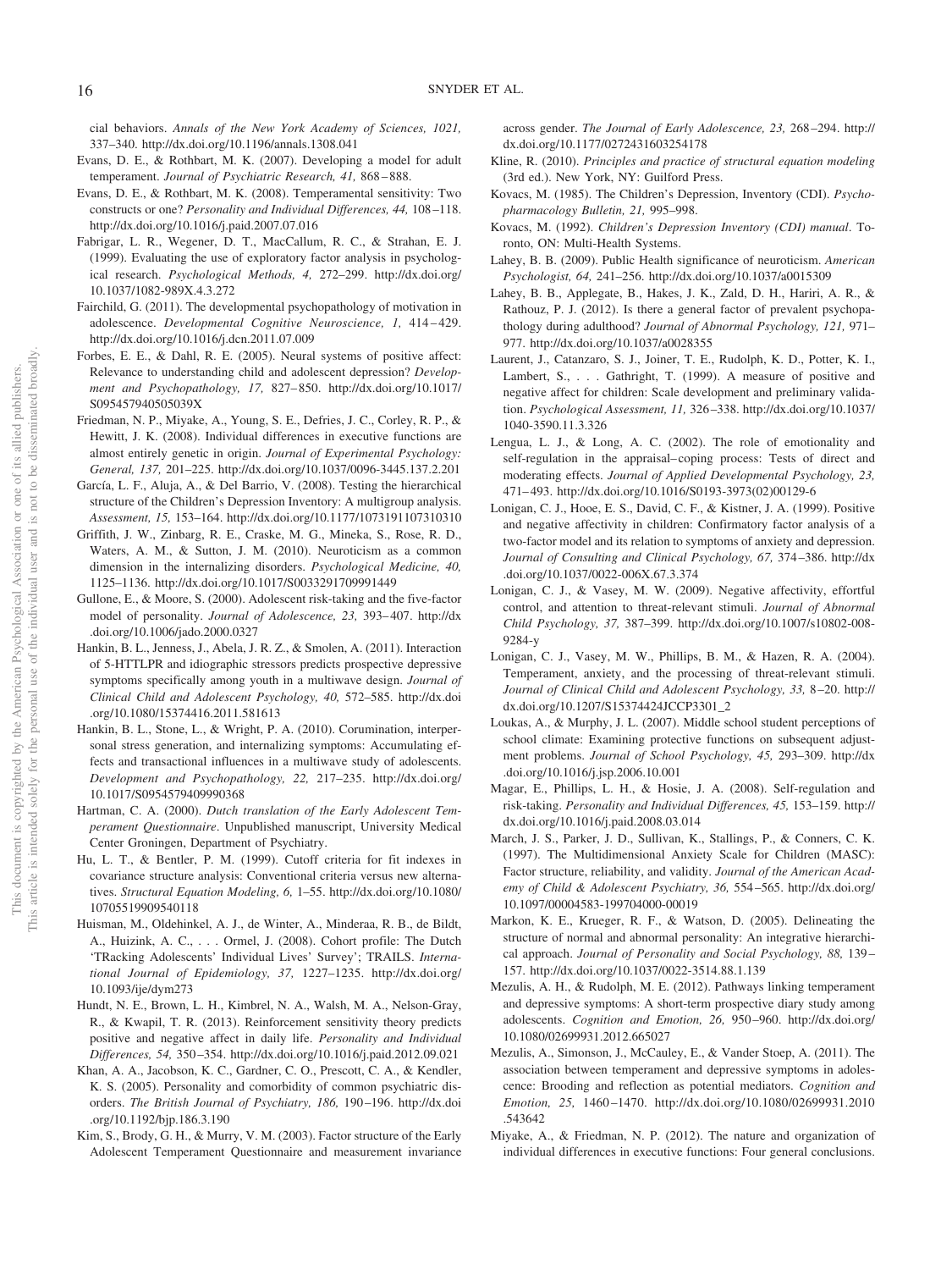*Current Directions in Psychological Science, 21,* 8 –14. http://dx.doi .org/10.1177/0963721411429458

- Mueller, R. O., & Hancock, G. R. (2008). *Best practices in structural equation modeling* (pp. 488 –508). Thousand Oaks, CA: SAGE.
- Muris, P., & Meesters, C. (2009). Reactive and regulative temperament in youths: Psychometric evaluation of the early adolescent temperament questionnaire-revised. *Journal of Psychopathology and Behavioral Assessment, 31,* 7–19. http://dx.doi.org/10.1007/s10862-008-9089-x
- Muris, P., Meesters, C., & Blijlevens, P. (2007). Self-reported reactive and regulative temperament in early adolescence: Relations to internalizing and externalizing problem behavior and "Big Three" personality factors. *Journal of Adolescence, 30,* 1035–1049. http://dx.doi.org/10.1016/j .adolescence.2007.03.003
- Muris, P., Merckelbach, H., Ollendick, T., King, N., & Bogie, N. (2002). Three traditional and three new childhood anxiety questionnaires: Their reliability and validity in a normal adolescent sample. *Behaviour Research and Therapy, 40,* 753–772. http://dx.doi.org/10.1016/S0005- 7967(01)00056-0
- Muris, P., & Ollendick, T. H. (2005). The role of temperament in the etiology of child psychopathology. *Clinical Child and Family Psychology Review, 8,* 271–289. http://dx.doi.org/10.1007/s10567-005-8809-y
- Muthén, L. K., & Muthén, B. O. (2012). *Mplus user's guide* (7th ed.). Los Angeles, CA: Muthén & Muthén.
- Nigg, J. T. (2006). Temperament and developmental psychopathology. *Journal of Child Psychology and Psychiatry, 47,* 395– 422. http://dx.doi .org/10.1111/j.1469-7610.2006.01612.x
- Noordhof, A., Krueger, R. F., Ormel, J., Oldehinkel, A. J., & Hartman, C. A. (2014). Integrating autism-related symptoms into the dimensional internalizing and externalizing model of psychopathology. The TRAILS Study. [Advance online publication]. *Journal of Abnormal Child Psychology*.
- Oldehinkel, A. J., Hartman, C. A., De Winter, A. F., Veenstra, R., & Ormel, J. (2004). Temperament profiles associated with internalizing and externalizing problems in preadolescence. *Development and Psychopathology, 16,* 421– 440.
- Oldehinkel, A. J., Hartman, C. A., Ferdinand, R. F., Verhulst, F. C., & Ormel, J. (2007). Effortful control as modifier of the association between negative emotionality and adolescents' mental health problems. *Development and Psychopathology, 19,* 523–539. http://dx.doi.org/10.1017/ S0954579407070253
- Oldehinkel, A. J., Hartman, C. A., Nederhof, E., Riese, H., & Ormel, J. (2011). Effortful control as predictor of adolescents' psychological and physiological responses to a social stress test: The Tracking Adolescents' Individual Lives Survey. *Development and Psychopathology, 23,* 679 – 688. http://dx.doi.org/10.1017/S0954579411000095
- Ormel, J., Jeronimus, B. F., Kotov, R., Riese, H., Bos, E. H., Hankin, B., . . . Oldehinkel, A. J. (2013). Neuroticism and common mental disorders: Meaning and utility of a complex relationship. *Clinical Psychology Review, 33,* 686 – 697. http://dx.doi.org/10.1016/j.cpr.2013.04.003
- Ormel, J., Oldehinkel, A. J., Sijtsema, J., van Oort, F., Raven, D., Veenstra, R., . . . Verhulst, F. C. (2012). The TRacking Adolescents' Individual Lives Survey (TRAILS): Design, current status, and selected findings. *Journal of the American Academy of Child & Adolescent Psychiatry, 51,* 1020 –1036. http://dx.doi.org/10.1016/j.jaac.2012.08.004
- Pashler, H., & Wagenmakers, E. J. (2012). Editors' introduction to the special section on replicability in psychological science: A crisis of confidence? *Perspectives on Psychological Science, 7,* 528 –530. http:// dx.doi.org/10.1177/1745691612465253
- Pillow, D. R., Pelham, W. E., Jr., Hoza, B., Molina, B. S., & Stultz, C. H. (1998). Confirmatory factor analyses examining attention deficit hyperactivity disorder symptoms and other childhood disruptive behaviors. *Journal of Abnormal Child Psychology, 26,* 293–309. http://dx.doi.org/ 10.1023/A:1022658618368
- Prinstein, M. J., Boergers, J., & Vernberg, E. M. (2001). Overt and relational aggression in adolescents: Social-psychological adjustment of aggressors and victims. *Journal of Clinical Child Psychology, 30,* 479 – 491. http://dx.doi.org/10.1207/S15374424JCCP3004\_05
- Putnam, S. P., Ellis, L. K., & Rothbart, M. K. (2001). The structure of temperament from infancy through adolescence. In A. Eliasz & A. Angleitner (Eds.), *Advances in research on temperament* (pp. 165–182). Lengerich, Germany: Pabst Science.
- Roose, A., Bijttebier, P., Decoene, S., Claes, L., & Frick, P. J. (2010). Assessing the affective features of psychopathy in adolescence: A further validation of the inventory of callous and unemotional traits. *Assessment, 17,* 44 –57. http://dx.doi.org/10.1177/1073191109344153
- Rothbart, M. K. (1981). Measurement of temperament in infancy. *Child Development, 52,* 569 –578. http://dx.doi.org/10.2307/1129176
- Rothbart, M. K. (2007). Temperament, development, and personality. *Current Directions in Psychological Science, 16,* 207–212. http://dx.doi .org/10.1111/j.1467-8721.2007.00505.x
- Rothbart, M. K., Ahadi, S. A., & Hershey, K. L. (1994). Temperament and social behavior in childhood. *Merrill-Palmer Quarterly, 40,* 21–39.
- Rothbart, M. K., Ahadi, S. A., Hershey, K. L., & Fisher, P. (2001). Investigations of temperament at three to seven years: The Children's Behavior Questionnaire. *Child Development, 72,* 1394 –1408. http://dx .doi.org/10.1111/1467-8624.00355
- Rothbart, M. K., Ellis, L. K., Rueda, M. R., & Posner, M. I. (2003). Developing mechanisms of temperamental effortful control. *Journal of Personality, 71,* 1113–1144. http://dx.doi.org/10.1111/1467-6494 .7106009
- Rothbart, M. K., & Rueda, M. R. (2005). The development of effortful control. In U. Mayr, E. Awh, & S. W. Keele (Eds.), *Developing Individuality in the Human Brain: A Tribute to Michael I. Posner* (pp. 167–188). Washington, DC: American Psychological Association.
- Rueda, M. R., Posner, M. I., & Rothbart, M. K. (2005). The development of executive attention: Contributions to the emergence of self-regulation. *Developmental Neuropsychology, 28,* 573–594. http://dx.doi.org/ 10.1207/s15326942dn2802\_2
- Stoeber, J., Otto, K., & Dalbert, C. (2009). Perfectionism and the Big Five: Conscientiousness predicts longitudinal increases in self-oriented perfectionism. *Personality and Individual Differences, 47,* 363–368. http:// dx.doi.org/10.1016/j.paid.2009.04.004
- Swanson, J. M., Kraemer, H. C., Hinshaw, S. P., Arnold, L. E., Conners, C. K., Abikoff, H. B., . . . Wu, M. (2001). Clinical relevance of the primary findings of the MTA: Success rates based on severity of ADHD and ODD symptoms at the end of treatment. *Journal of the American Academy of Child & Adolescent Psychiatry, 40,* 168 –179. http://dx.doi .org/10.1097/00004583-200102000-00011
- Swanson, J., Valiente, C., & Lemery-Chalfant, K. (2012). Predicting academic achievement from cumulative home risk: The mediating roles of effortful control, academic relationships, and school avoidance. *Merrill-Palmer Quarterly, 58,* 375– 408. http://dx.doi.org/10.1353/mpq.2012 .0014
- Tackett, J. L., Lahey, B. B., van Hulle, C., Waldman, I., Krueger, R. F., & Rathouz, P. J. (2013). Common genetic influences on negative emotionality and a general psychopathology factor in childhood and adolescence. *Journal of Abnormal Psychology, 122,* 1142–1153. http://dx.doi .org/10.1037/a0034151
- Tellegen, A., Watson, D., & Clark, L. A. (1999). On the dimensional and hierarchical structure of affect. *Psychological Science, 10,* 297–303. http://dx.doi.org/10.1111/1467-9280.00157
- Valiente, C., Eisenberg, N., Spinrad, T. L., Haugen, R., Thompson, M. S., & Kupfer, A. (2013). Effortful control and impulsivity as concurrent and longitudinal predictors of academic achievement. *The Journal of Early Adolescence, 33,* 946 –972. http://dx.doi.org/10.1177/027243161 3477239